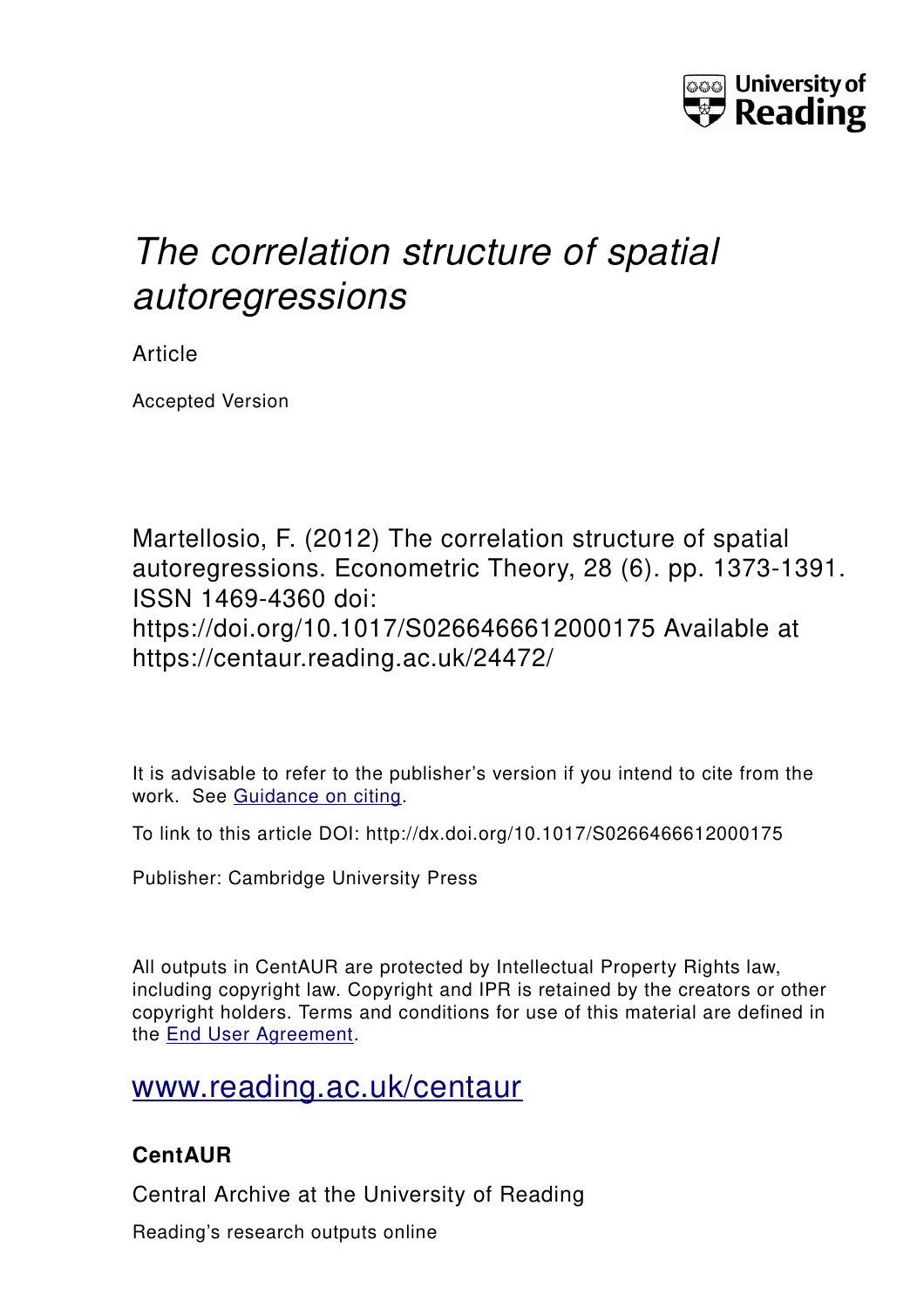# The Correlation Structure of Spatial Autoregressions

Federico Martellosio University of Reading October 19, 2011

Acknowledgements: I am grateful to the co-editor Guido Kuersteiner, four anonymous referees, Grant Hillier, Paolo Paruolo and Tony Smith for helpful comments.

Mailing address: Department of Economics, University of Reading, Whiteknights, Reading RG6 6AA, UK. Tel: +44 (0) 118 378 6033.

E-mail: f.martellosio@reading.ac.uk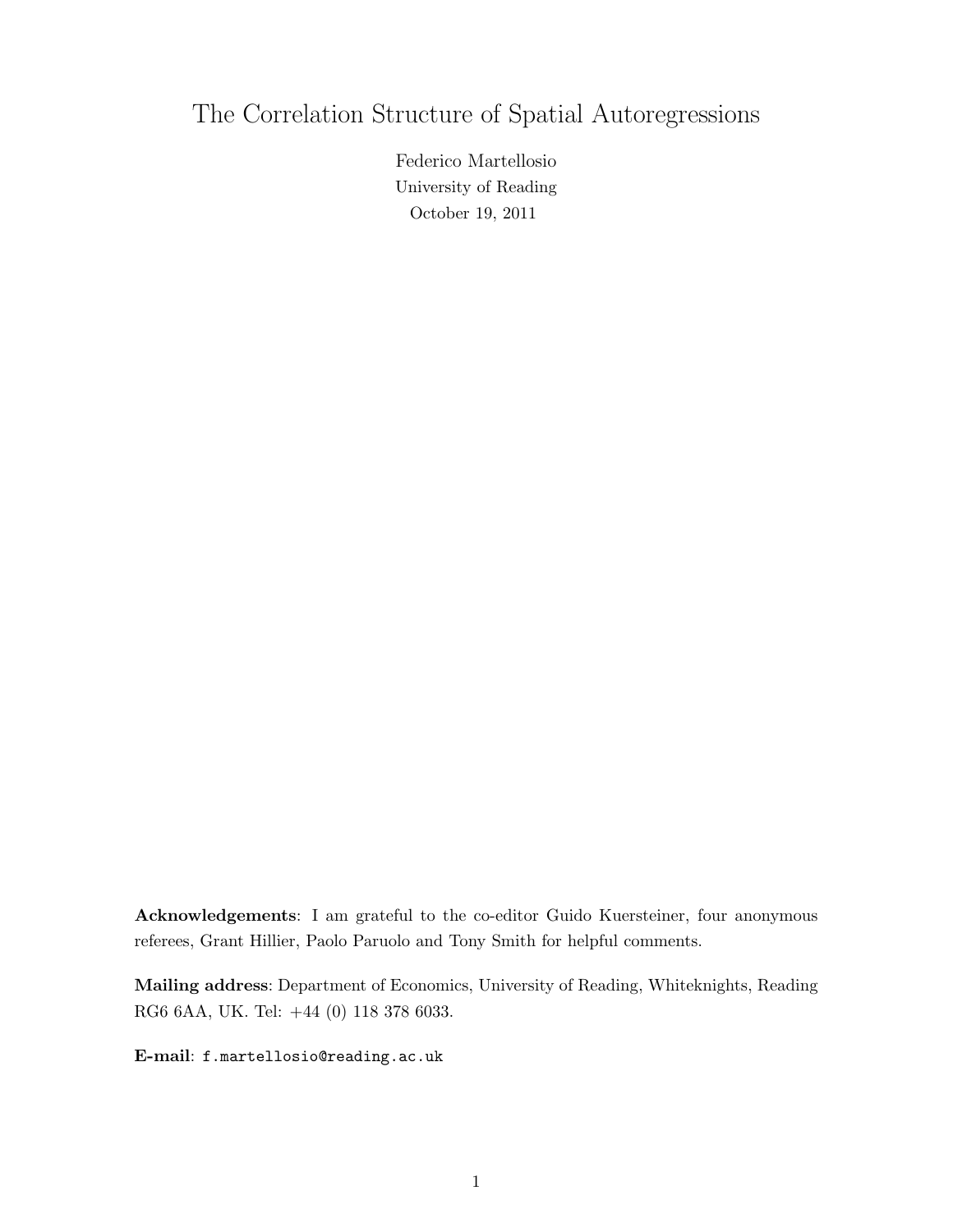#### Running head: The Correlation Structure of SAR Models

#### Corresponding author: Federico Martellosio

### Abstract

This paper investigates how the correlations implied by a first-order simultaneous autoregressive  $(SAR(1))$  process are affected by the weights matrix and the autocorrelation parameter. A graph theoretic representation of the covariances in terms of walks connecting the spatial units helps to clarify a number of correlation properties of the processes. In particular, we study some implications of row-standardizing the weights matrix, the dependence of the correlations on graph distance, and the behavior of the correlations at the extremes of the parameter space. Throughout the analysis differences between directed and undirected networks are emphasized. The graph theoretic representation also clarifies why it is difficult to relate properties of  $W$  to correlation properties of  $SAR(1)$  models defined on irregular lattices.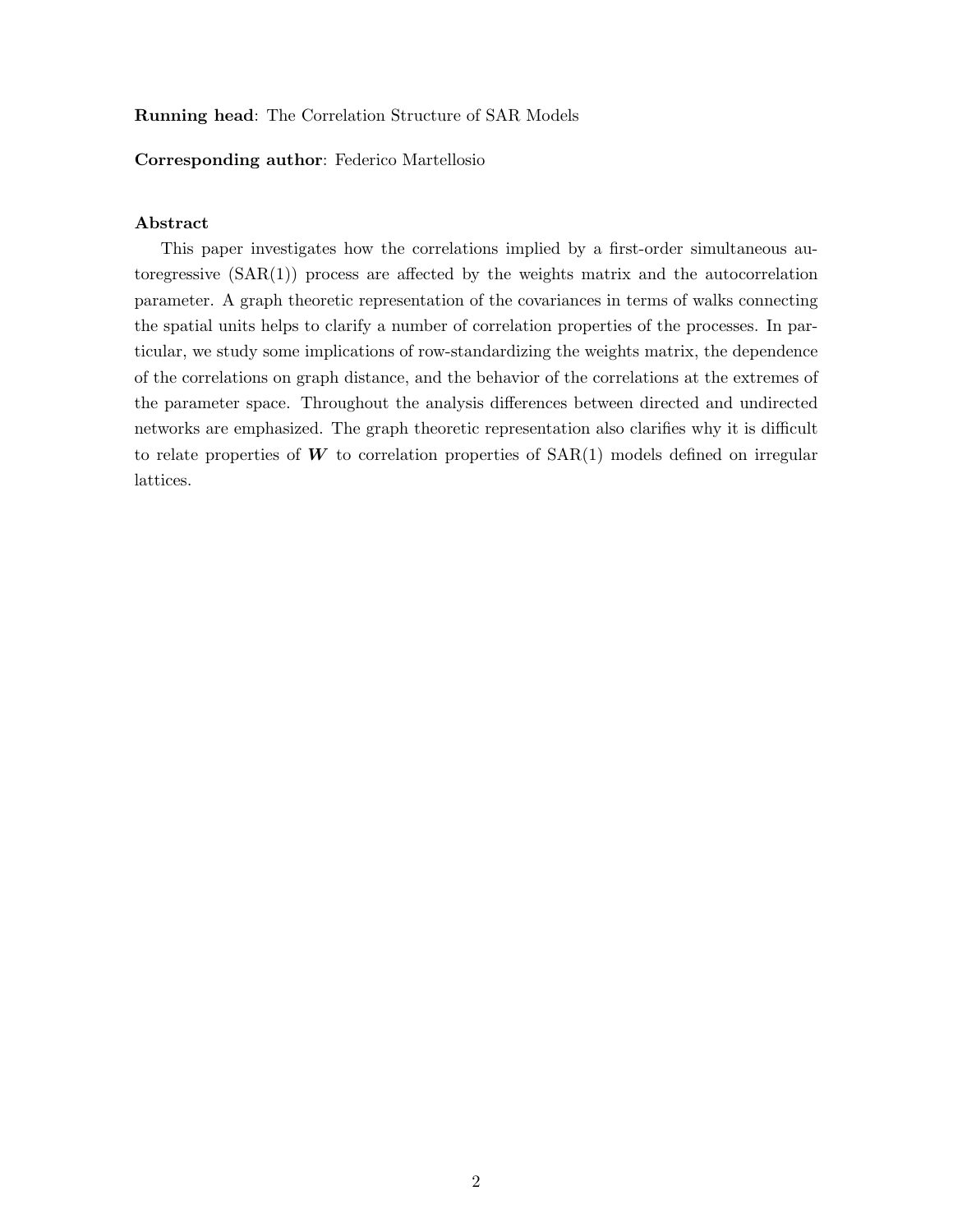# 1 Introduction

First-order simultaneous autoregressive  $(SAR(1))$  processes are widely used to model interaction over a geographic, economic, or social space (e.g., Cliff and Ord, 1981; Anselin, 1988; LeSage and Pace, 2009). Such processes postulate a simple relationship between each of its two main components—the weights matrix W and the correlation parameter  $\rho$ —and the inverse of their variance matrix. Due to the matrix inversion, however, the way in which W and  $\rho$  affect the correlations implied by the model may be difficult to understand. Wall (2004) discusses some unexpected correlation properties of SAR(1) models defined on irregularly spaced lattices, and concludes that the models exhibit counterintuitive behavior. Apart from that paper, there has not been much work attempting to clarify the correlation properties of SAR(1) models on irregular lattices. On the other hand, the correlation structure of  $SAR(1)$  models is well-understood when the observational units form a regular lattice (e.g., Whittle, 1954; Besag, 1972; Bartlett, 1975). In economics, regular lattices are the norm in the time-series case, but are extremely rare in higher dimensional spaces.

The present paper is a theoretical investigation of the correlation structure of SAR(1) processes defined on general configurations of observational units. We provide a representation of the covariances between two variables observed at two spatial units as the sum of the contributions coming from (a particular type of) walks connecting the two units. The representation helps to understand several properties of SAR(1) models, and it clarifies the role of  $ρ$  in shaping the correlation structure of the models. The parameter  $ρ$  controls the relative importance of contributions coming from walks of different length. When  $|\rho|$  is small the correlation structure is largely determined by short walks, but, as  $|\rho|$  increases, the importance of longer walks increases. This implies that SAR(1) models may exhibit significantly different correlation properties depending on the value of  $\rho$ . Since  $\rho$  is unknown, and is estimated only after  $W$  has been fixed, it follows that in empirical applications it is difficult, or even impossible, to control the correlation properties of a  $SAR(1)$  model through the specification of  $W$ .

The rest of the paper is organized as follows. SAR(1) processes are presented in Section [2.](#page-3-0) Section [3](#page-4-0) introduces some graph theoretic terminology, which is then used in Section [4](#page-6-0) to formulate the representation of the covariance structure of SAR(1) models. Section [5](#page-8-0) analyzes the correlation properties of  $SAR(1)$  models. In particular, we study the effect of row-standardizing  $W$ , the dependence of the correlations on distance, and the behavior of the correlations at the extremes of the parameter space. Throughout the analysis several consequences of the common practice of row-standardizing  $W$  are pointed out. Particular attention is paid to the case of directed networks, which is important in several economic applications. Section [6](#page-14-0) concludes. Proofs are collected in the Appendix.

# <span id="page-3-0"></span>2 Specification of the SAR(1) Model

Consider a *fixed* and *finite* set of n observational units. The units are labelled by the first n integers in some arbitrary way, and the  $i$ -th unit has the random variable  $y_i$  associated with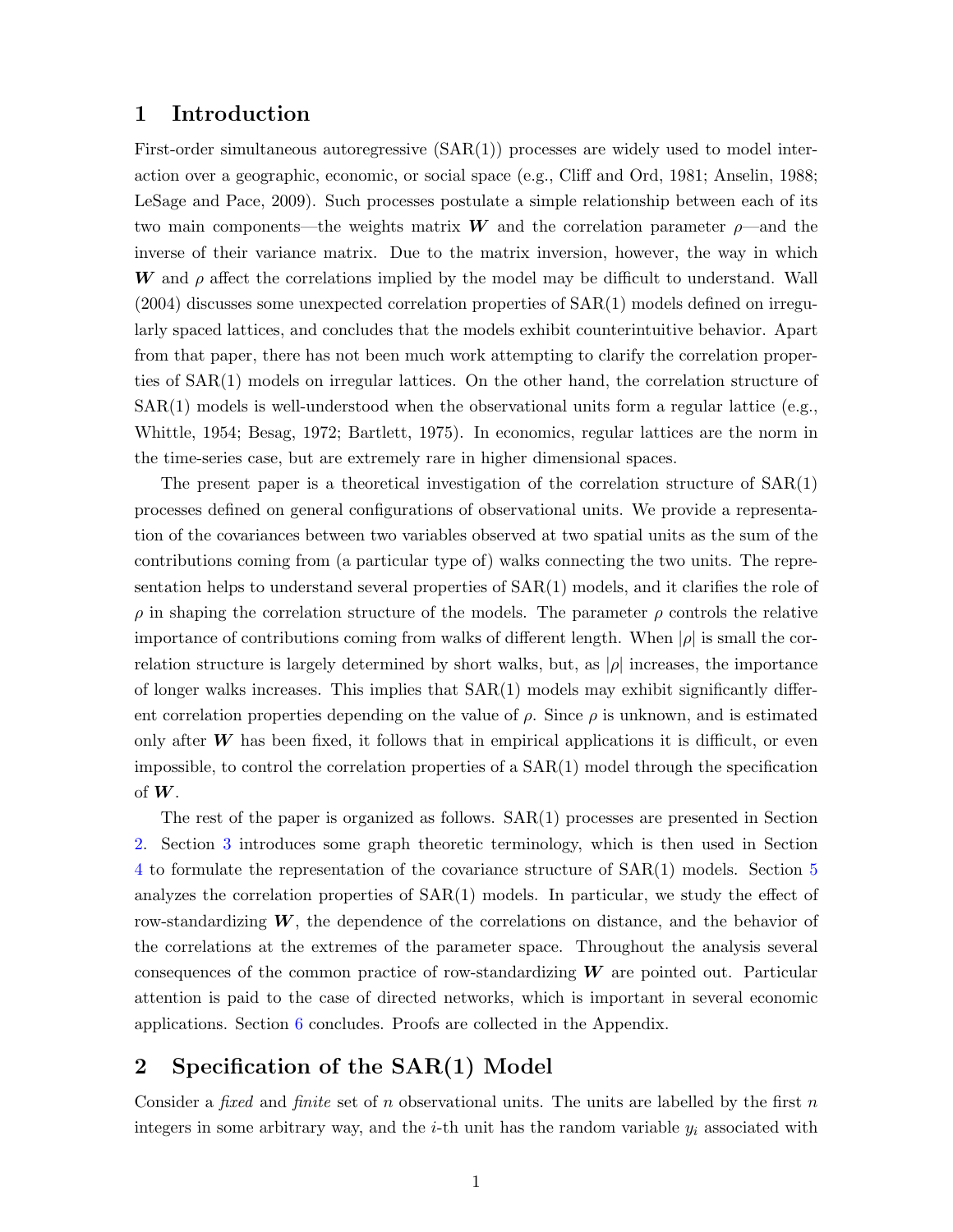it. Letting  $\mathbf{y} = (y_1, ..., y_n)'$  be a zero-mean random vector, a SAR(1) model is given by

<span id="page-4-1"></span>
$$
y = \rho W y + \varepsilon,\tag{1}
$$

where  $\rho$  is a real unknown parameter, W is an  $n \times n$  weights matrix,  $\varepsilon$  is a vector of errors such that  $E(\varepsilon) = 0$  and  $var(\varepsilon) = \sigma^2 V$ , with  $\sigma^2 > 0$  and V a known  $n \times n$  diagonal (and positive definite) matrix. Because in this paper we are only interested in correlations, we do not need to consider extensions of [\(1\)](#page-4-1) to the case  $E(y) \neq 0.1$ 

The matrix  $W$  is non-stochastic and known. It is chosen to reflect a priori information on pairwise relations between the observational units (see, e.g., Bavaud, 1998, and Griffith and Lagona, 1998). For example, the entries  $(W)_{ij}$  may be taken to be a certain function of some physical or economic distance between the i-th and the j-th observational units.

For the purpose of studying the correlation structure of SAR(1) models, we can set  $\sigma^2 = 1$ and  $V = I_n$  (the identity matrix of order n) without loss of generality.<sup>2</sup> Accordingly, for any  $\rho$  different from the reciprocal of the nonzero real eigenvalues of W, model [\(1\)](#page-4-1) implies the variance matrix

<span id="page-4-4"></span>
$$
var(\boldsymbol{y}) = \left[ (\boldsymbol{I}_n - \rho \boldsymbol{W}') (\boldsymbol{I}_n - \rho \boldsymbol{W}) \right]^{-1} =: \boldsymbol{\Sigma}(\rho).
$$
\n(2)

For convenience, throughout the paper we maintain the following two assumptions, which are usually satisfied in applications.

<span id="page-4-3"></span><span id="page-4-2"></span>**Assumption 2.1** For any  $i, j = 1, ..., n, (W)_{ij} \ge 0$ .

**Assumption 2.2** For any  $i = 1, ..., n$ ,  $(W)_{ii} = 0$ .

Assumption [2.1](#page-4-2) allows us to use results on nonnegative matrices (e.g., Horn and Johnson, 1985). Assumption [2.2](#page-4-3) has consequences on the properties of the graph distance to be defined in the next section.

Let  $\lambda_{\text{max}}$  denote the spectral radius (i.e., the largest modulus of the eigenvalues) of W. Since W is nonnegative,  $\lambda_{\text{max}}$  is an eigenvalue of W (Horn and Johnson, 1985, Theorem 8.3.1). Also, when  $W$  has at least one (real) negative eigenvalue, we denote the smallest negative eigenvalue by  $\lambda_{\min}$ . Then, the largest connected interval of values of  $\rho$  around the origin where  $\Sigma(\rho)$  exists is  $(\rho_{\min}, \rho_{\max})$ , with  $\rho_{\min} := \lambda_{\min}^{-1}$  if W has at least one negative eigenvalue,  $\rho_{\min} := -\infty$  otherwise, and with  $\rho_{\max} := \lambda_{\max}^{-1}$  if  $\lambda_{\max} > 0$ ,  $\rho_{\max} := \infty$  if  $\lambda_{\text{max}} = 0.3$  In the literature, some authors take  $(\rho_{\text{min}}, \rho_{\text{max}})$  as the set of admissible values for  $\rho$ , whereas other authors choose its subset ( $-\rho_{\text{max}}, \rho_{\text{max}}$ ). In Section [4](#page-6-0) we shall see that the latter choice has the advantage of guaranteeing a simple interpretation of the correlation structure of the model.

# <span id="page-4-0"></span>3 Some Graph Theoretic Notions

For our analysis, it is useful to consider the graph underlying  $W$ , that is, the graph having as vertices the n observational units, and as arcs the ordered pairs  $(i, j)$  such that  $(\mathbf{W})_{ij} > 0$ . For a general introduction to graph theory see, e.g., Harary (1969).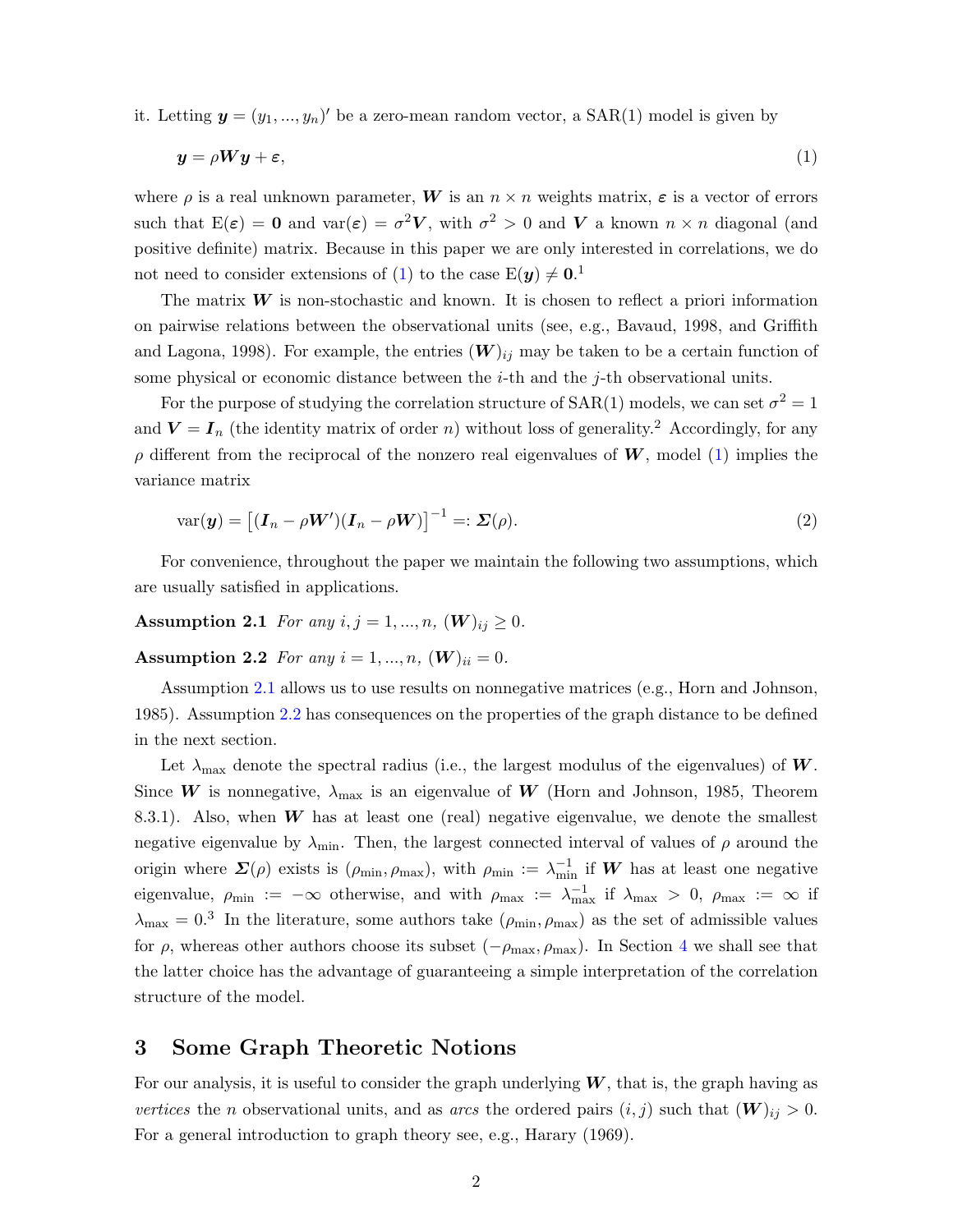In graph theory, a (directed) walk from a vertex  $i_0$  to a vertex  $i_r$  is an alternating sequence  $(i_0, a_1, i_1, \ldots, a_r, i_r), r \geq 0$ , of vertices and arcs in which each arc  $a_t$  is  $(i_{t-1}, i_t)$ . For the purposes of this paper, we need to modify the definition of a walk as follows.

<span id="page-5-2"></span>**Definition 3.1** A SAR-walk from  $i_0$  to  $i_r$  is an alternating sequence  $(i_0, a_1, i_1, ..., a_r, i_r)$  of vertices and arcs in which, for some  $k = 0, ..., r$ , the first k arcs  $a_t$  are  $(i_{t-1}, i_t)$  and the remaining  $r - k$  arcs are  $a_t = (i_t, i_{t-1}).$ 

Note that a SAR-walk is a walk only for  $k = r$ . For  $k < r$ , the first k steps of a SAR-walk are in the direction of the sequence  $(i_0, a_1, i_1, ..., a_r, i_r)$  and the remaining ones are in the opposite direction. A SAR-walk will generally be denoted using the notation  $(i_0 \to i_1 \to \dots \to i_k \leftarrow \dots \leftarrow i_{r-1} \leftarrow i_r)$ . The following example illustrates the difference between walks and SAR-walks.

<span id="page-5-3"></span>**Example 3.2** Figure [1](#page-5-0) displays the graph underlying the weights matrix

$$
\boldsymbol{W} = \begin{bmatrix} 0 & 1 & 0 & 0 & 0 \\ 1 & 0 & 1 & 0 & 0 \\ 0 & 0 & 0 & 0 & 0 \\ 0 & 0 & 1 & 0 & 1 \\ 0 & 0 & 0 & 1 & 0 \end{bmatrix} . \tag{3}
$$

A line with an arrowhead represents an arc, and a line joining two vertices i and j without an arrowhead indicates that there is both an arc from  $i$  to  $j$  and an arc from  $j$  to  $i$ . Observe that there are no walks from unit 2 to unit 4. However, there are  $SAR$ -walks joining 2 and 4: for instance  $(2 \rightarrow 3 \leftarrow 4)$  is a SAR-walk of length 2 from 2 to 4.

<span id="page-5-1"></span><span id="page-5-0"></span>

**Figure 1:** The graph underlying the weights matrix  $(3)$ .

We shall see in the next section that the notion of a SAR-walk is naturally suggested by a  $SAR(1)$  model, and that all SAR-walks from a unit i to a unit j, not only those that are walks, give a contribution to  $\text{corr}(y_i, y_j)$ . Accordingly, in order for  $\text{corr}(y_i, y_j)$  to be nonzero it is not necessary that  $i$  and  $j$  are joined by a walk, but that they are joined by a SAR-walk. For a plot of  $corr(y_2, y_4)$  implied by a  $SAR(1)$  model with weights matrix [\(3\)](#page-5-1) see Figure [4.](#page-13-0)

Next, we adapt a number of standard graph theoretic notions to our definition of a SAR-walk. We say that a graph is *connected* if there is a SAR-walk from  $i$  to  $j$ , for all  $i, j = 1, ..., n$ . The length of a SAR-walk is the number of arcs in it (r in the case of the SAR-walk in Definition [3.1\)](#page-5-2). The trivial sequence  $(i_0)$  is to be regarded as a SAR-walk of length 0 from  $i_0$  to  $i_0$ .

<span id="page-5-4"></span>The definition of a SAR-walk imposes the following distance on the set of observational units.

**Definition 3.3** The distance  $d(i, j)$  between any two units i and j is the length of a shortest SAR-walk from i to j, if any. Otherwise,  $d(i, j) = \infty$ .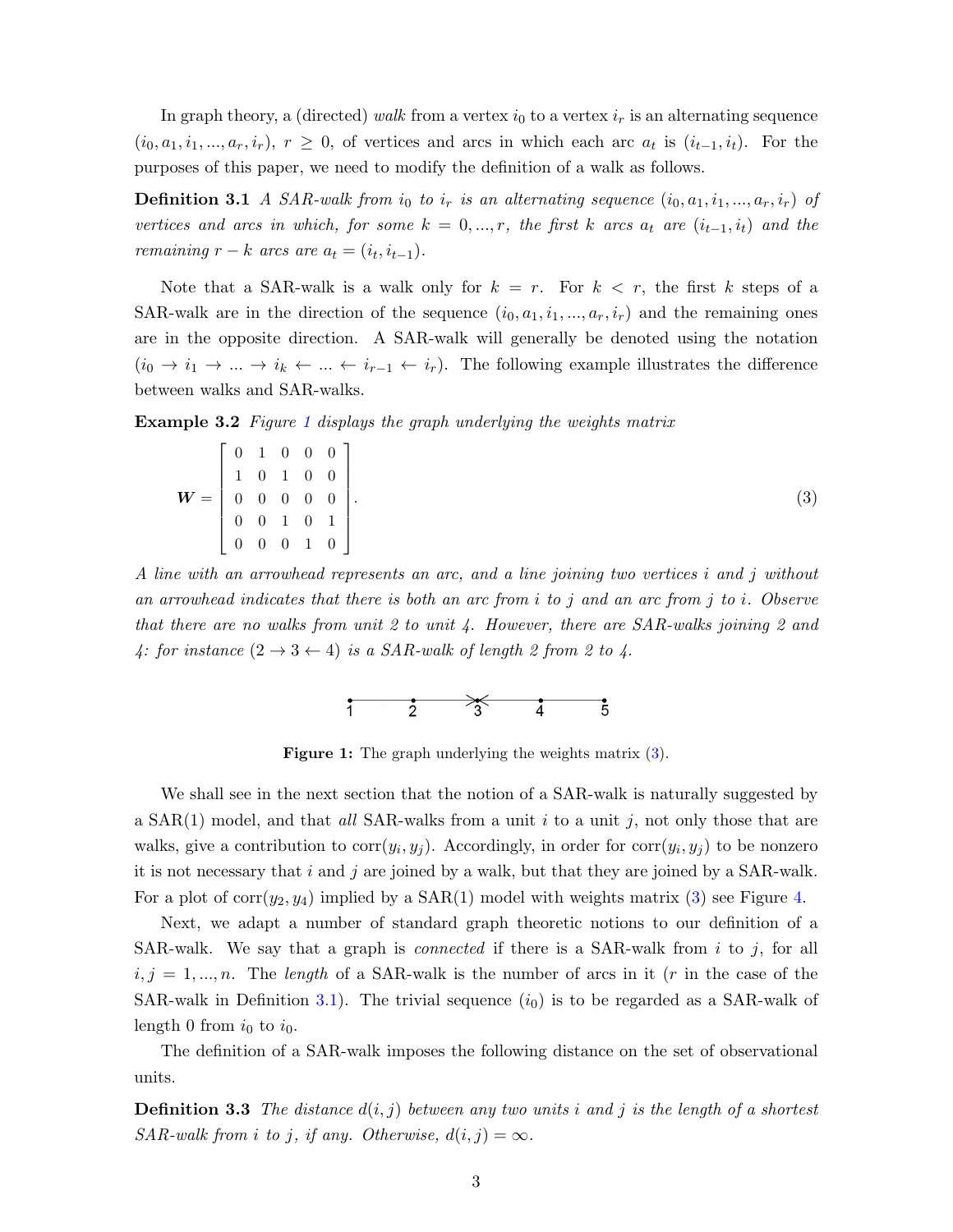It is immediately clear that: (a)  $d(i, j) = 0$  if and only if  $i = j$ ; (b)  $d(i, j) = d(j, i)$  (which is why we speak of the distance between i and j, rather than from i to j); (c)  $d(i, j) = 1$  if and only if  $(W)_{ij} + (W)_{ji} > 0$ . It is also easily checked that, if the graph is connected, then  $d(\cdot, \cdot)$  satisfies the triangle inequality, and hence is a metric.

SAR-walks and the induced distance  $d(\cdot, \cdot)$  depend only on which entries of W are zero and which are nonzero. It is also convenient to introduce a measure of the importance of different SAR-walks, based on the magnitude of the nonzero entries of  $W$ . To each arc  $(i, j)$ we assign the weight  $(W)_{ij}$ . Then, based on a standard graph theoretic notion (e.g., Godsil, 1993, p. 56), we can define the weight of a SAR-walk as follows.

Definition 3.4 The weight of a SAR-walk is the product of the weights of its arcs if the SAR-walk has positive length. Otherwise, it is 1.

We shall also use the following terminology. If  $(W)_{ij} > 0$ , j is said to be a neighbor of i, which we indicate in symbols by  $i \to j$  (or  $j \leftarrow i$ ). When  $i \to j$  and  $j \to i$ , we say that i and j are neighbors. A graph such that  $(W)_{ij} = 0$  if and only if  $(W)_{ji} = 0$ , for all  $i, j = 1, ..., n$ , is said to be undirected; otherwise, it is said to be directed.

# <span id="page-6-0"></span>4 A Graph Theoretic Representation of the Covariances

For  $r = 0, 1, ..., \infty$ , let

<span id="page-6-5"></span>
$$
\boldsymbol{Z}_r := \sum_{k=0}^r \boldsymbol{W}^k (\boldsymbol{W}')^{r-k},\tag{4}
$$

<span id="page-6-2"></span>where, as usual,  $W^0 := I_n$ . The entries of the matrices  $Z_r$  admit the following interpretation.

**Lemma 4.1**  $(Z_r)_{ij}$  equals the total weight of the SAR-walks of length r from i to j.

The next lemma follows almost immediately.

<span id="page-6-1"></span>**Lemma 4.2**  $(Z_r)_{ij} = 0$  if and only if  $r < d(i, j)$ .

The matrices  $\mathbf{Z}_r$  play an important role in our analysis, because they appear in an expansion of  $cov(y_i, y_j)$  in powers of  $\rho$ . When  $|\rho| \lambda_{\max} < 1$ ,  $(I_n - \rho W)^{-1} = \sum_{r=0}^{\infty} (\rho W)^r$ , and hence  $\mathbf{\Sigma}(\rho) = \sum_{r,s=0}^{\infty} \rho^{r+s} \mathbf{W}^r(\mathbf{W}')^s = \sum_{r=0}^{\infty} \rho^r \mathbf{Z}_r$ . Thus, by Lemma [4.2,](#page-6-1) we have that, when  $|\rho| \lambda_{\text{max}} < 1$ , and for any  $i, j = 1, ..., n$ ,

<span id="page-6-3"></span>
$$
cov(y_i, y_j) = \sum_{r=d(i,j)}^{\infty} (\mathbf{Z}_r)_{ij} \rho^r.
$$
\n(5)

<span id="page-6-4"></span>Let now  $\mathcal{K}_{ij}$  be the set of all SAR-walks from i to j, and let len( $\omega$ ) and wei $(\omega)$  denote the length and the weight of a SAR-walk  $\omega$ . In light of Lemma [4.1,](#page-6-2) expression [\(5\)](#page-6-3) leads to the following graph theoretic representation of  $cov(y_i, y_j)$ .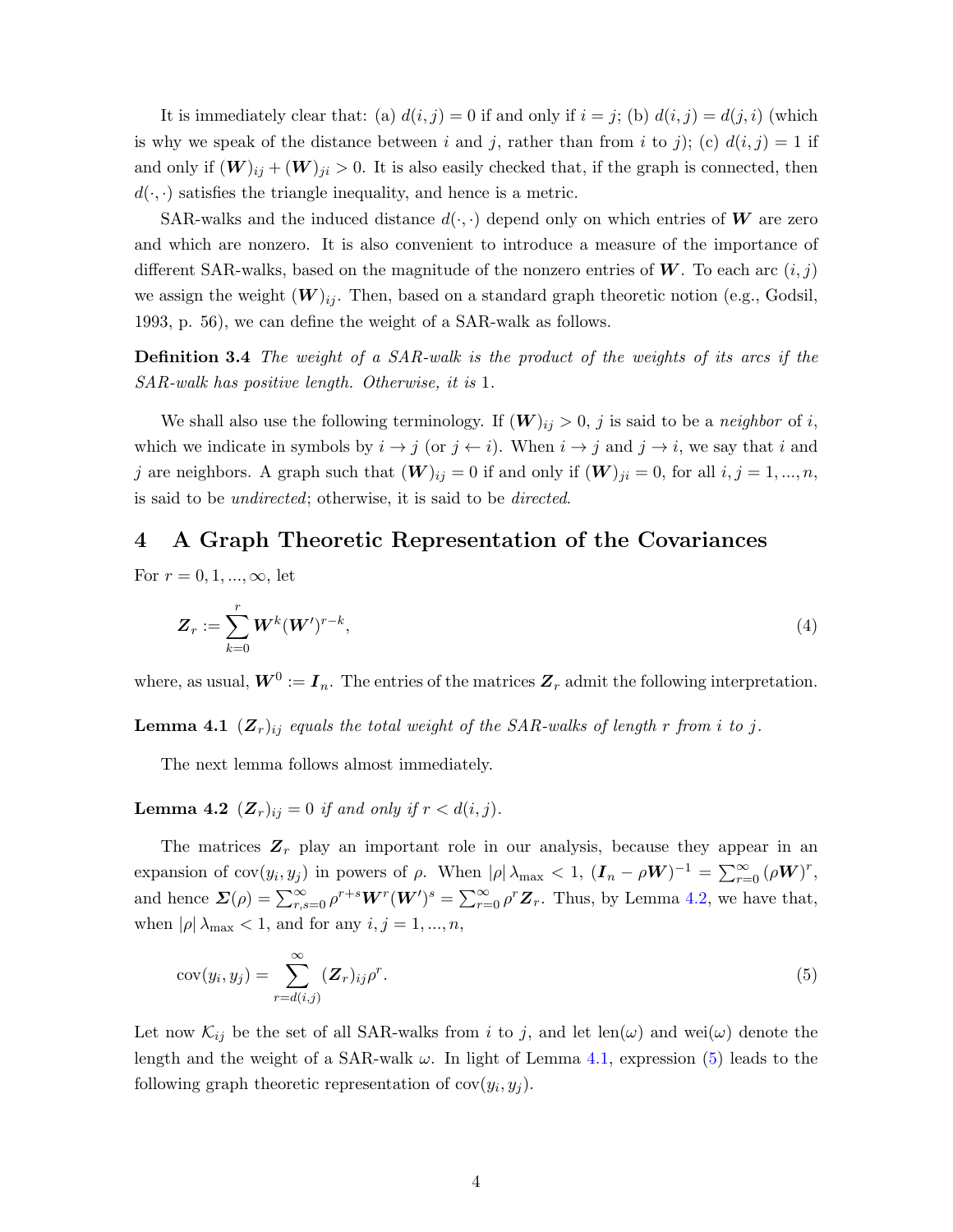**Theorem 4.3** In a SAR(1) model, when  $|\rho| \lambda_{\text{max}} < 1$ , and for any  $i, j = 1, ..., n$ ,

<span id="page-7-1"></span>
$$
cov(y_i, y_j) = \sum_{\omega \in \mathcal{K}_{ij}} \text{wei}(\omega) \rho^{\text{len}(\omega)}.
$$
\n(6)

Theorem [4.3](#page-6-4) relates the covariance structure of a  $SAR(1)$  model to the walk structure of the graph underlying W. More specifically, it asserts that  $cov(y_i, y_j)$  can be interpreted as the sum of the contributions of all SAR-walks from  $i$  to  $j$ , the contribution of a SAR-walk  $\omega$  being wei $(\omega)$ <sub>*ρ*</sub><sup>len(ω)</sup>. Such an interpretation holds for  $|\rho| \lambda_{\max} < 1$ , or, equivalently, for  $\rho \in (-\rho_{\text{max}}, \rho_{\text{max}}).$ 

Example 4.4 Consider the very simple weights matrix

<span id="page-7-0"></span>
$$
\boldsymbol{W} = \left[ \begin{array}{cc} 0 & 1 \\ 0 & 0 \end{array} \right].\tag{7}
$$

The underlying graph consists of the vertices 1 and 2, with an arc from 1 to 2. There is only one SAR-walk from 1 to 2, with length and weight both equal to 1. Hence, by Theorem [4.3,](#page-6-4)  $cov(y_1, y_2) = \rho$ . This expression holds for any  $\rho$ , because  $\lambda_{\text{max}} = 0$  for matrix [\(7\)](#page-7-0). An alternative to the weights matrix  $(7)$  is

$$
\boldsymbol{W} = \left[ \begin{array}{cc} 0 & 1 \\ 1 & 0 \end{array} \right],\tag{8}
$$

which specifies symmetric interaction between units 1 and 2, and has  $\lambda_{\text{max}} = 1$ . The extra arc from 2 to 1 implies that there are SAR-walks of any odd length contributing to  $cov(y_1, y_2)$ . More specifically, for any odd r, there are  $r + 1$  SAR-walks of length r and weight 1 from 1 to 2 (for  $r = 1$ , they are:  $(1 \rightarrow 2)$  and  $(1 \leftarrow 2)$ ; for  $r = 3$ , they are:  $(1 \rightarrow 2 \rightarrow 1 \rightarrow 2)$ ,  $(1 \rightarrow 2 \rightarrow 1 \leftarrow 2)$ ,  $(1 \rightarrow 2 \leftarrow 1 \leftarrow 2)$ , and  $(1 \leftarrow 2 \leftarrow 1 \leftarrow 2)$ ; and so on). Using Theorem [4.3](#page-6-4) we then obtain that, for  $|\rho| < 1$ ,  $cov(y_1, y_2) = \sum_{r=0; r \text{ odd}}^{\infty} (r+1)\rho^r = 2\rho(1-\rho^2)^{-2}$ .

Theorem [4.3](#page-6-4) clarifies the role of  $\rho$  in shaping the correlation structure of a SAR(1) model. Since the contribution of a SAR-walk  $\omega$  depends on  $\rho$  only through  $\rho^{\text{len}(\omega)}$ , it follows that: (i) when  $|\rho|$  is "small", the covariance structure of a  $SAR(1)$  model is mostly determined by short SAR-walks; (ii) as  $|\rho|$  increases, longer walks yield increasingly more important contributions, relative to shorter walks. In the rest of the paper we shall encounter several consequences of the fact that  $\rho$  controls the relative importance of SAR-walks of different lengths.

More generally, Theorem [4.3](#page-6-4) explains how correlations are formed in SAR(1) processes. Such an explanation contrasts with the conclusions in Wall (2004) that "there is no systematic structure to the SAR" model (p. 318) and that the correlation structure implied by the model "does not seem to follow an intuitive or practical scheme" (p. 321). In fact, the properties that are deemed to be counterintuitive in Wall (2004) can be understood using Theorem [4.3.](#page-6-4) For example, referring to a SAR(1) model on the graph of the United States and with a row-standardized  $W$ , Wall states that "there does not appear to be any reason in general why a researcher would want to fit a spatial model that insists on Missouri and Tennessee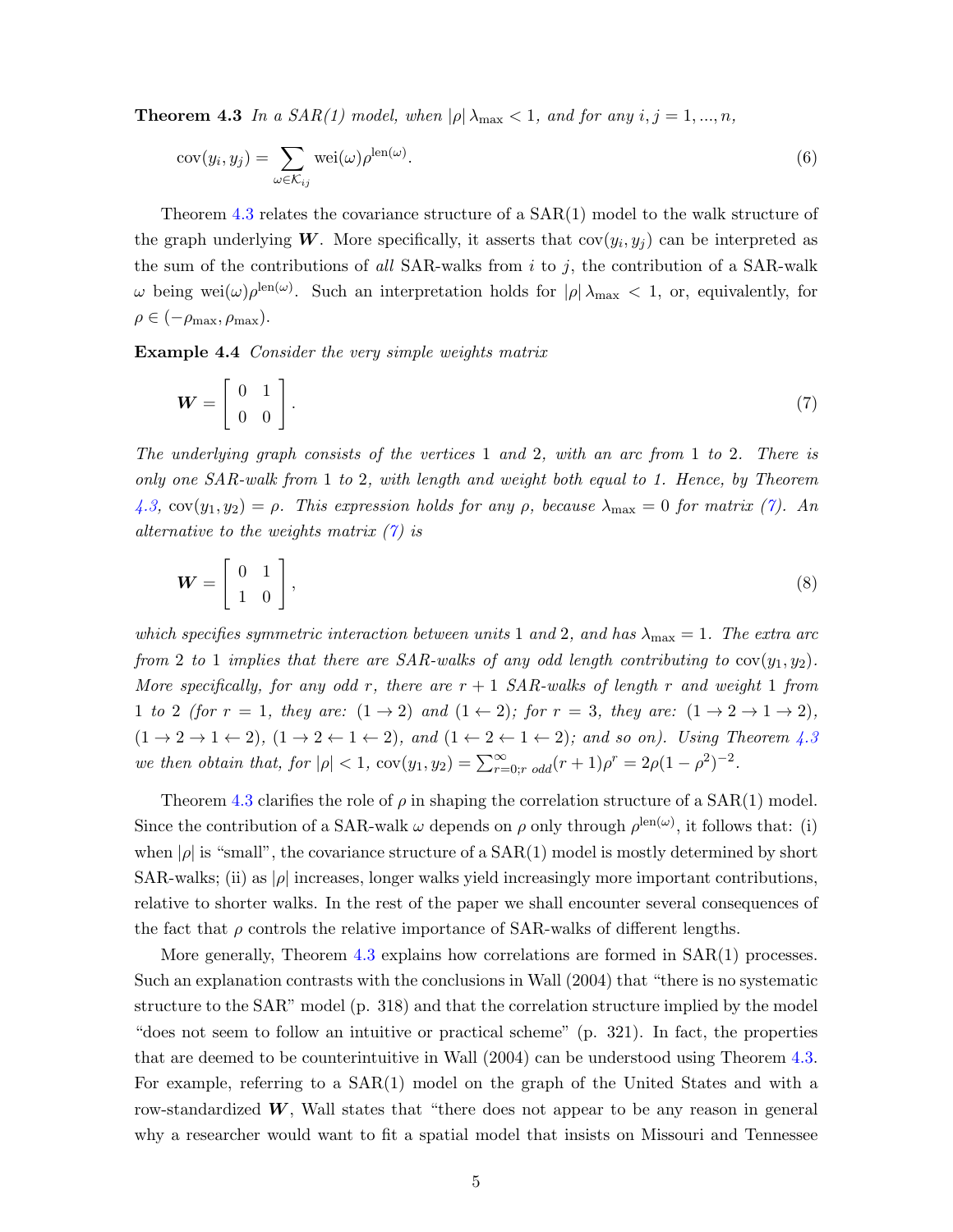being the least spatially correlated states in the land". Observe that row-standardization of W implies weights of arcs  $(i, j)$  that are inversely proportional to the number of neighbors of i. Since both Missouri and Tennessee have several neighbors and are surrounded by states with several neighbors, it follows that any SAR-walk joining Missouri and Tennessee must have small weight. Thus, in any application where row-standardization is considered to be appropriate, Missouri and Tennessee must have low correlation, compared to other states.

In Wall (2004) the fact that a correlation implied by a SAR(1) model between two fixed units does not need to have the same sign for all  $\rho \in (-\rho_{\text{max}}, 0)$  is also regarded as counterintuitive. Again, Theorem [4.3](#page-6-4) explains the reason behind such a behavior of the correlations. For any  $\rho \in (-\rho_{\text{max}}, 0)$  the SAR-walks of even length between i and j yield a positive contribution to  $cov(y_i, y_j)$ , whereas SAR-walks of odd length yield a negative contribution. It follows that whether  $corr(y_i, y_j)$  is positive or negative for a particular value of  $\rho$  depends on whether the total contribution of the SAR-walks of even length between  $i$  and  $j$  is larger or smaller than (minus) the total contribution of the SAR-walks of odd length. Which of the two total contributions is larger may depend on  $\rho$ , because, as we have seen above, the relative importance of SAR-walks of different lengths depends on  $\rho$ <sup>4</sup>

Even though our perspective is different from that of Wall (2004), we do agree with one of the remarks made in that paper, namely that it is impossible to fully understand the correlation structure of a  $SAR(1)$  model just by looking at  $W$ <sup>5</sup>. This point will be discussed in detail in the next section.

## <span id="page-8-0"></span>5 The Correlations

#### 5.1 An Expansion of the Correlations

Starting from expression [\(5\)](#page-6-3), it is straightforward to derive an expansion of  $\text{corr}(y_i, y_j)$  in powers of  $\rho$ .

<span id="page-8-1"></span>**Theorem 5.1** In a SAR(1) model, when  $|\rho| \lambda_{\text{max}} < 1$ , and for any  $i, j = 1, ..., n$ ,

<span id="page-8-2"></span>
$$
corr(y_i, y_j) = \sum_{r=0}^{\infty} \left[ (\mathbf{Z}_r)_{ij} - b_r(i, j) \right] \rho^r,
$$
\n(9)

with

$$
b_r(i,j) := \sum_{s=2}^r \left\{ (\mathbf{Z}_{r-s})_{ij} \sum_{(k_2,\dots,k_s) \in \Phi} \left[ \frac{\alpha_K}{k_2! \dots k_s!} \prod_{t=2}^s \left( \sum_{u=0}^t (\mathbf{Z}_{t-u})_{ii} (\mathbf{Z}_u)_{jj} \right)^{k_t} \right] \right\},
$$
(10)

where  $\Phi$  is the set of nonnegative  $(s-1)$ -tuples of integers  $(k_2, ..., k_s)$  such that  $\sum_{t=2}^{s} tk_t = s$ ,  $K := \sum_{t=2}^{s} k_t$ , and  $\alpha_K := \prod_{l=0}^{K} (1/2 - l)$ .

Theorem [5.1](#page-8-1) provides an exact expression for the correlations, in terms of  $\rho$  and the entries of W. The two terms that lead the expansion as  $\rho \to 0$  are very simple. Indeed, by application of Lemma [4.2,](#page-6-1)  $b_r(i, j) = 0$  if  $r \leq d(i, j) + 1$ , and hence one obtains

<span id="page-8-3"></span>
$$
corr(y_i, y_j) = (\mathbf{Z}_{d(i,j)})_{ij} \rho^{d(i,j)} + (\mathbf{Z}_{d(i,j)+1})_{ij} \rho^{d(i,j)+1} + O(\rho^{d(i,j)+2}), \qquad (11)
$$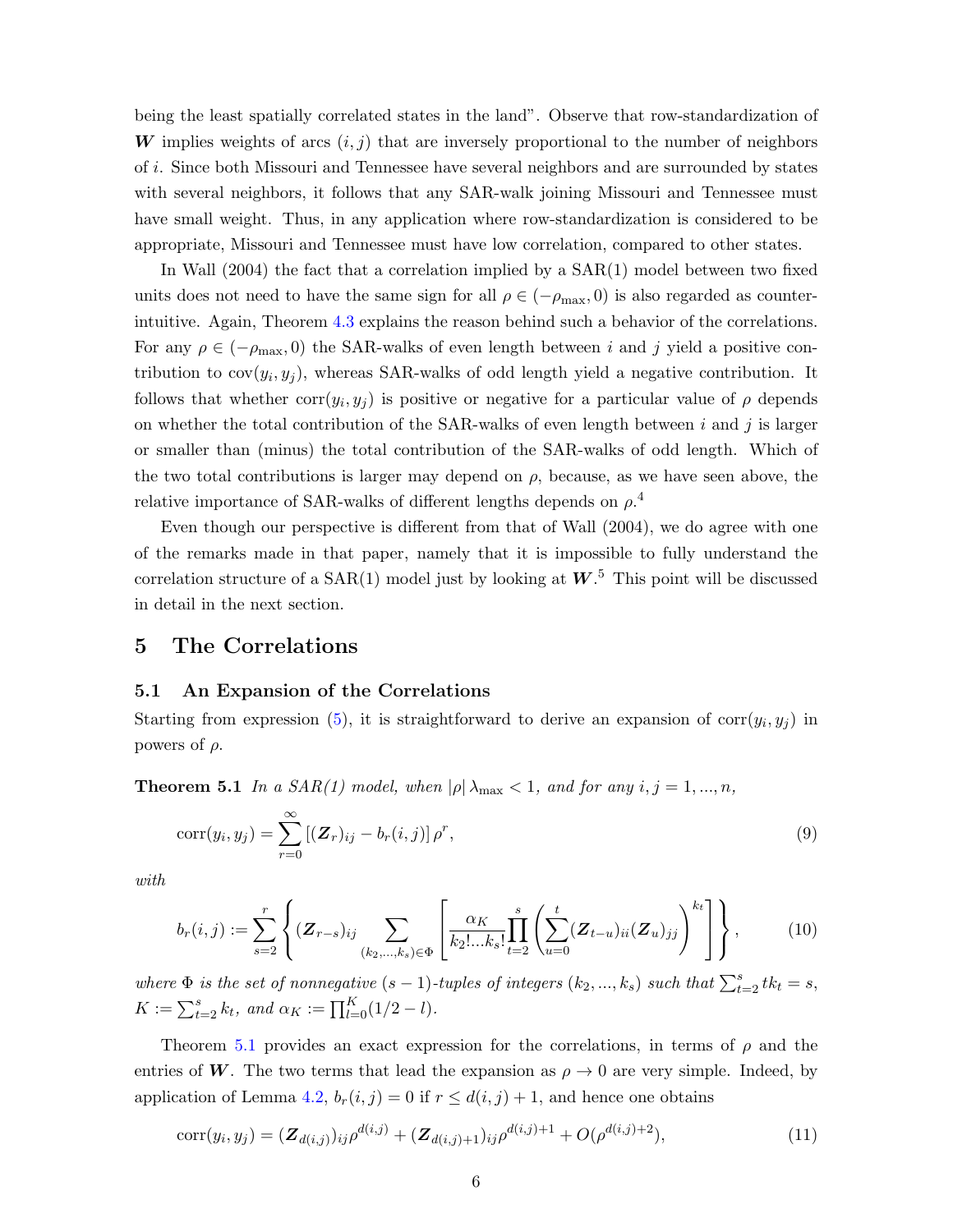where, for two functions  $f(x)$  and  $g(x)$ , we write  $f(x) = O(g(x))$  to indicate that  $|f(x)/g(x)|$ is bounded from above in some neighborhood of  $x = 0$ .

Because, being a power series, [\(9\)](#page-8-2) is uniformly convergent in a neighborhood of  $\rho = 0$ , [\(11\)](#page-8-3) specifies the low-order derivatives with respect to  $\rho$  of the correlations at  $\rho = 0$ . That is, we have  $\frac{d^r}{dx^i}$  $\frac{d^r}{d\rho^r} \operatorname{corr}(y_i, y_j)|_{\rho=0} = r!(\mathbf{Z}_r)_{ij}$ , for any  $r = 1, ..., d(i, j) + 1$ . In particular,

<span id="page-9-0"></span>
$$
\frac{\mathrm{d}}{\mathrm{d}\rho}\,\mathrm{corr}(y_i, y_j)|_{\rho=0} = (\mathbf{Z}_1)_{ij} = (\mathbf{W})_{ij} + (\mathbf{W})_{ji},\tag{12}
$$

which says that  $corr(y_i, y_j)$  has positive derivative at  $\rho = 0$  if  $d(i, j) = 1$  (i.e., if i is a neighbor of j or j is a neighbor of i), zero derivative otherwise. According to expression  $(12)$ the magnitude of  $(W)_{ij} + (W)_{ji}$  provides a ranking of all pairs  $(i, j)$  such that  $d(i, j) = 1$ in terms of their degree of correlation as  $\rho \to 0$ . Note, however, that depending on W such a ranking does not need to hold for a fixed value of  $\rho$ . More specifically, setting  $(\mathbf{W})_{ij}$  +  $(W)_{ji} > (W)_{lm} + (W)_{ml}$  for some two pairs of units  $(i, j)$  and  $(l, m)$  does not necessarily imply that  $|\text{corr}(y_i, y_j)| > |\text{corr}(y_l, y_m)|$  for some fixed value of  $\rho$  (see, for example, Figures [2](#page-11-0) and [3](#page-12-0) below). What is more, the width of the interval of values of  $\rho$  around 0 where  $(\boldsymbol{W})_{ij} + (\boldsymbol{W})_{ji} > (\boldsymbol{W})_{lm} + (\boldsymbol{W})_{ml}$  does imply  $|\text{corr}(y_i, y_j)| > |\text{corr}(y_l, y_m)|$  depends in a complicated way on  $i, j, l, m$ , and W. The practical implication of such observations is that the specification of  $W$  does not allow the user of a  $SAR(1)$  model to impose that two variables  $y_i$  and  $y_j$  are more correlated than two other variables  $y_l$  and  $y_m$ , because whether  $|\text{corr}(y_i, y_j)|$ is larger or smaller than  $|\text{corr}(y_l, y_m)|$  may depend on  $\rho$ , which is unknown and can only be estimated after  $W$  has been fixed.

#### 5.2 The Effect of Row-Standardization

In economic applications it is common practice to standardize  $W$  so that all its row sums are 1 (assuming that W does not have any zero rows). As pointed out by Kelejian and Prucha (2010), some consequences of this practice are not completely understood. In this section we study the effect of row-standardization on the correlation structure of SAR(1) models. We focus on the correlations between units at distance 1, and on the case when, prior to row-standardization, the weights matrix is a  $(0, 1)$  matrix (that is, a matrix containing only zeros and ones) and is symmetric. Extensions of the results to other practically relevant cases can be obtained by a similar analysis, but are omitted for brevity.

We define  $N_i := \{j : (\mathbf{W})_{ij} > 0\}, n_i := |N_i|, n_{ij} := |N_i \cap N_j|$ , and  $s_{ij} := \sum_{l \in N_i \cap N_j} n_l^{-1}$  $\frac{-1}{l}$ .

<span id="page-9-3"></span>**Proposition 5.2** Consider a SAR(1) model with weights matrix  $W$ , and let i and j be any two units such that  $d(i, j) = 1$ .

(a) If **W** is a symmetric  $(0, 1)$  matrix, then

<span id="page-9-2"></span><span id="page-9-1"></span>
$$
corr(y_i, y_j) = 2\rho + 3n_{ij}\rho^2 + O(\rho^3); \tag{13}
$$

(b) if **W** is a row-standardized version of a symmetric  $(0, 1)$  matrix, then

$$
corr(y_i, y_j) = \left(\frac{1}{n_i} + \frac{1}{n_j}\right)\rho + \left[\frac{n_{ij}}{n_i n_j} + \left(\frac{1}{n_i} + \frac{1}{n_j}\right)s_{ij}\right]\rho^2 + O(\rho^3).
$$
 (14)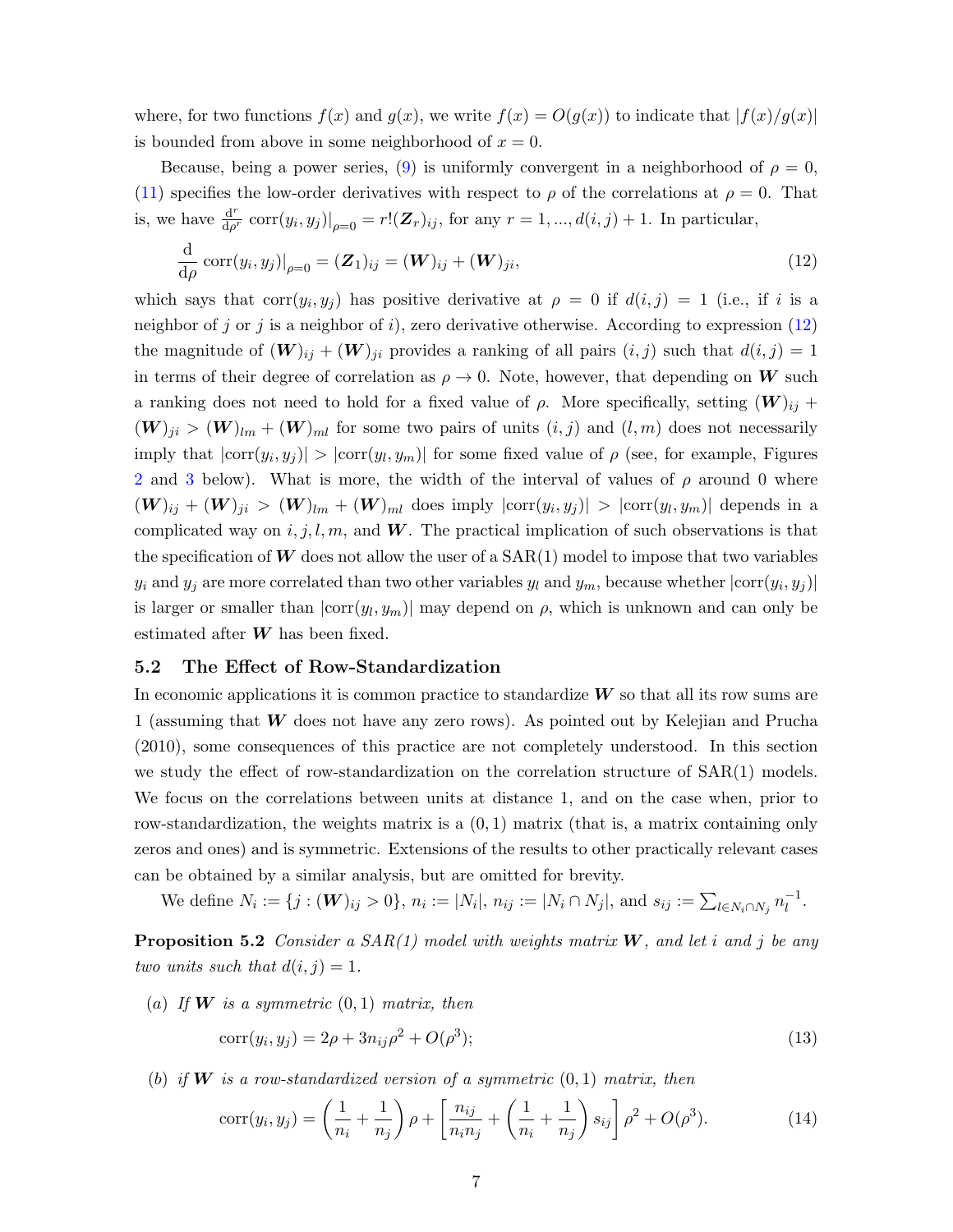Despite their approximate nature, expressions  $(13)$  and  $(14)$  are helpful to clarify some consequences of row-standardizing  $(0, 1)$  weights matrices. Two such consequences are described next, and are then illustrated by means of a representative example.

Firstly, observe that the leading term in [\(13\)](#page-9-1) is the same for each pair of neighbors, whereas that in  $(14)$  can be very different for different pairs of neighbors. Thus, up to order  $O(\rho^2)$ , different pairs of neighbors tend to be much more similarly correlated when W is a symmetric  $(0, 1)$  matrix than when it is row-standardized. A second consequence of rowstandardization relates to the approximate ranking of neighbors correlations implied by [\(13\)](#page-9-1) and [\(14\)](#page-9-2). Assuming that no edge corrections are implemented, the number of neighbors is generally larger for vertices in the central part of a graph (say between 4 and 6 for the rook's definition of adjacency in geographical applications) than for vertices close to the borders of the graph. Accordingly, the number  $n_{ij}$  of common neighbors is generally larger for pairs of neighbors  $(i, j)$  in the central part of a graph than for pairs of neighbors close to the borders of the graph, whereas the reverse holds for the quantity  $n_i^{-1} + n_j^{-1}$ . Thus, by expression [\(13\)](#page-9-1), when W is a symmetric (0, 1) matrix and up to order  $O(\rho^3)$ , neighbors correlations are larger in the central part of the graph than at the borders. When  $W$  is row-standardized, the situation is reversed: according to [\(14\)](#page-9-2), neighbors correlations are larger at the borders of the graph than in the central part, up to order  $O(\rho^2)$ . The intervals of values of  $\rho$  around 0 where such implications hold depend on  $W$  in a complicated manner, but it is clear that the inequality  $|\text{corr}(y_i, y_j)| \ge |\text{corr}(y_l, y_m)|$  is satisfied over a large interval if  $n_{ij} - n_{lm}$  is large (for a  $(0,1)$  weights matrix) or if  $n_i^{-1} + n_j^{-1} - (n_i^{-1} + n_m^{-1})$  is large (for a row-standardized weights matrix).

<span id="page-10-0"></span>Example 5.3 Consider a random vector y observed over the map of the 48 continental United States, and suppose that two states are taken to be neighbors if and only if they share a common boundary or a common corner. Figure [2](#page-11-0) displays all correlations implied by a  $SAR(1)$  model between pairs of variables  $y_i$  and  $y_j$  such that states i and j are neighbors. The correlations are plotted for  $\rho \in [0, \lambda_{\max}^{-1})$ , with  $\lambda_{\max}^{-1}$  being about 0.185 for a  $(0, 1)$  weights matrix (panel  $(b)$ ), 1 for the row-standardized case (panel  $(c)$ ). Out of the 107 neighbor correlations, we have emphasized those between Missouri (MI) and Tennessee (TE), and between Maine (MA) and New Hampshire (NH). As predicted by our discussion above, when  $\rho$  is small these two correlations are closer to each other when **W** is a  $(0,1)$  matrix compared to the row-standardized case (e.g., for  $\rho = .2\lambda_{\text{max}}^{-1}$  the correlations between MI and TE and between MA and NH are respectively 0.08 and 0.07 if **W** is a  $(0,1)$  matrix, whereas they are 0.06 and 0.26 after row-standardization). The number  $n_{ij}$  of common neighbors is 2 for MI and TE, 0 for MA and NH. Thus, by Proposition [5.2\(](#page-9-3)a), MI and TE are more correlated than MA and NH, when **W** is a  $(0,1)$  matrix and for sufficiently small  $\rho$ . In fact, Figure [2\(](#page-11-0)b) shows that this remains true for all  $\rho \in (0, \lambda_{\max}^{-1})$ . A similar observation applies to the case of a row-standardized **W**. The quantity  $n_i^{-1} + n_j^{-1}$  equals 4/3 for MA and NH and 1/4 for MI and TE. Hence, by Proposition [5.2\(](#page-9-3)b), MA and NH must be more correlated than Mi and Te for sufficiently small  $\rho$ ; in fact, Figure [2\(](#page-11-0)c) shows that this remains true unless  $\rho$  is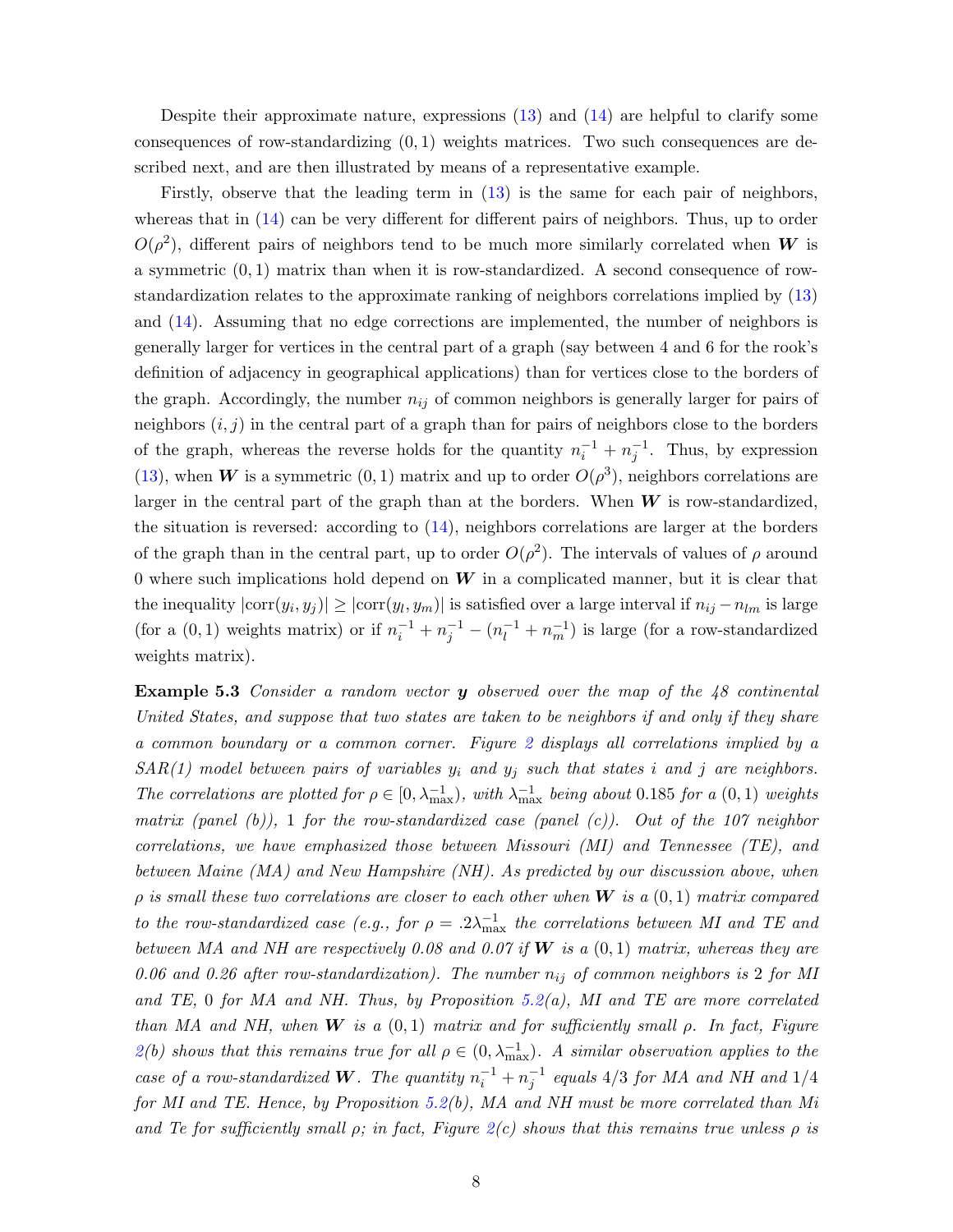very close to 1.



<span id="page-11-0"></span>**Figure 2:** The correlations, as a function of  $\rho$ , implied by a SAR(1) model with  $(0, 1)$  weights matrix (panel (b)) and row-standardized weights matrix (panel (c)), for the 107 pairs of contiguous US, with emphasis on Missouri and Tennessee (crosses) and Maine and New Hampshire (dark solid line).

Following the usual rules for division of power series, from Proposition [5.2](#page-9-3) it is possible to derive expansions for ratios of neighbors correlations. This may be useful to quickly compare the degrees of correlation of different pairs of neighbors. For instance, when  $W$  is a symmetric (0, 1) matrix expression [\(13\)](#page-9-1) yields  $\text{corr}(y_i, y_j) / \text{corr}(y_l, y_m) = 1 + \frac{3}{2} (n_{ij} - n_{lm}) \rho + O(\rho^2)$ . In the case of Example [5.3,](#page-10-0) such an expression indicates that MI and TE  $(n_{ij} = 2)$  are  $1 + 3\rho$ times more correlated than MA and NH  $(n_{lm} = 0)$ , up to order  $O(\rho^2)$ .

#### 5.3 Correlations as the Distance Changes

We now turn to analyze how the correlations implied by a  $SAR(1)$  model depend on the graph distance  $d(\cdot, \cdot)$ . The following proposition establishes that, when  $|\rho|$  is sufficiently small, the absolute value of  $\text{corr}(y_i, y_j)$  is inversely related to  $d(i, j)$  for any W.

<span id="page-11-1"></span>**Proposition 5.4** As  $\rho \to 0$  in a SAR(1) model,  $|\text{corr}(y_i, y_j)| > |\text{corr}(y_l, y_m)|$  if  $d(i, j) <$  $d(l, m)$ , for any  $i, j, l, m = 1, ..., n$ .

Similarly to other correlation properties discussed earlier, the ordering established by Proposition [5.4](#page-11-1) does not need to hold over the whole parameter space of a  $SAR(1)$  model, and the interval where it holds depends on  $W$  and on  $i, j, l, m$ . An example is given next.

<span id="page-11-2"></span>**Example 5.5** Figure [3](#page-12-0) displays  $\text{corr}(y_i, y_j)$  when W is a  $(0, 1)$  matrix and i and j are Maine and New Hampshire (darker line;  $d(i, j) = 1$ ) and Oklahoma and Nebraska (lighter line;  $d(i, j) = 2$ ), for  $0 < \rho < \lambda_{\text{max}}^{-1}$ . For large values of  $\rho$  the correlation between the units at distance 2 is much larger than the correlation between the units at distance 1.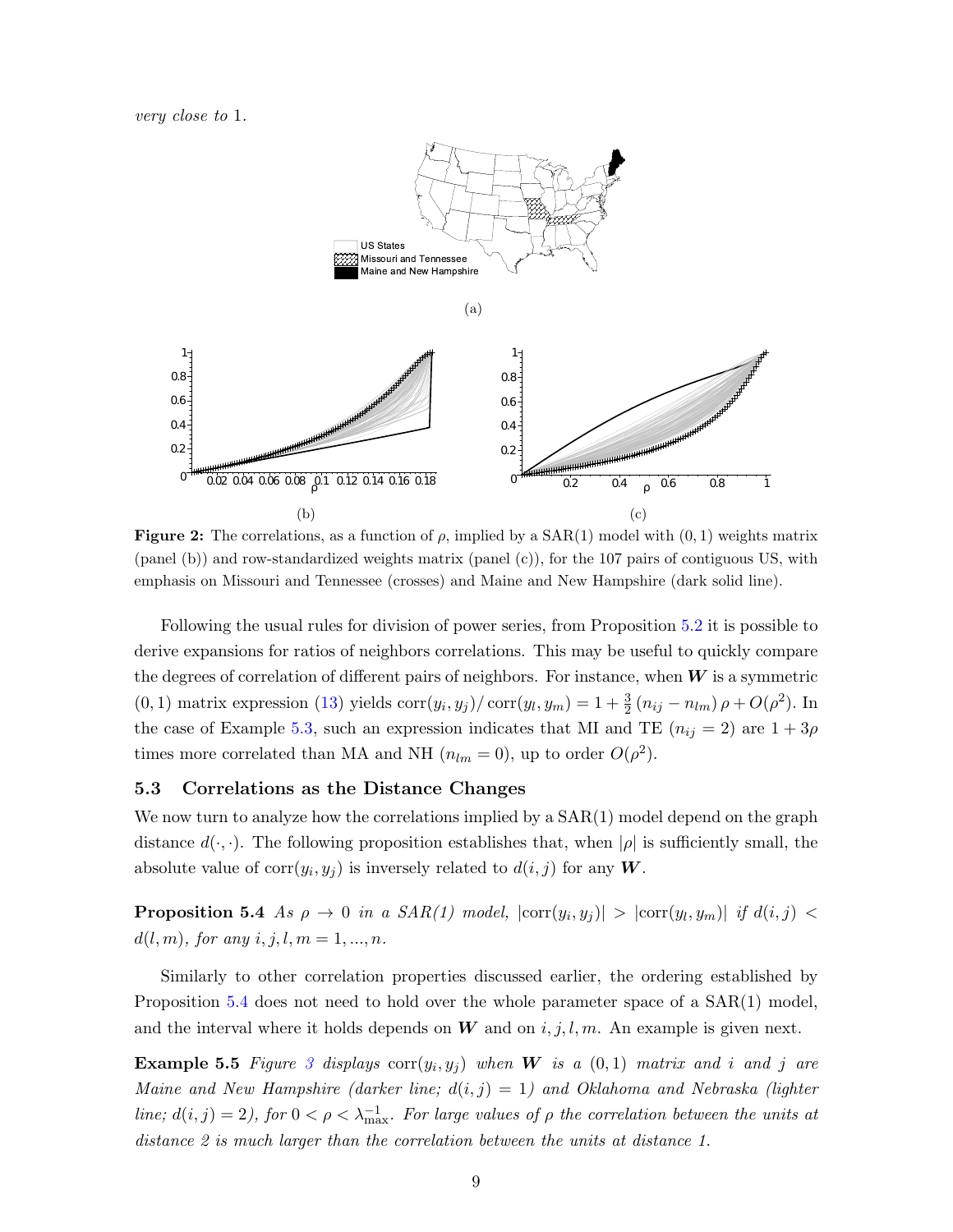

<span id="page-12-0"></span>**Figure 3:** The correlations, as a function of  $\rho$ , implied by a SAR(1) model with  $(0, 1)$  weights matrix, for a pair of neighbors (darker line) and for a pair of non-neighbors (lighter line).

Figure [3](#page-12-0) shows that, for large enough  $\rho$ , the correlations implied by a SAR(1) model are not guaranteed to be inversely related to the distance  $d(\cdot, \cdot)$ . In fact, it is generally impossible to impose that the correlations implied by a SAR(1) process are monotonically decreasing in some relevant distance. For the purpose of imposing correlation properties of this type, models that specify the covariance function directly in terms of some relevant distance (such as the so-called geostatistical models; see Cressie, 1993, Ch. 2) are clearly more suitable. It should be noted, however, that in many networks (e.g., social networks) (i) there is no reason why covariances should decrease monotonically in any distance, and (ii) no other relevant distance is available other than that induced by contiguity. In such cases,  $SAR(1)$  models may be more suitable than geostatistical models. For a comparison between  $SAR(1)$  models and geostatistical models, see, e.g., Cressie et al. (1999), Griffith and Csillag (1993), Song et al. (2008).

The possible nonmonotonicity of  $SAR(1)$  correlations in  $d(\cdot, \cdot)$  originates from the fact that the contributions to a covariance given by long SAR-walks increase with  $\rho$  (see Section [4\)](#page-6-0). Recall however that the contribution of a SAR-walk depends not only on its length, but also on its weight. In particular, a specification of  $W$  such that SAR-walks have weights decaying quickly with their length may compensate for the effect of an increasing  $\rho$ . This is what happens with a row-standardized  $W$ , because in that case the weight of a SAR-walk  $\omega$  is inversely related to  $n_i$ , for each i in  $\omega$ . Thus, one consequence of row-standardizing W is that it attenuates the possible nonmonotonicity of  $\text{corr}(y_i, y_j)$  in  $d(i, j)$ . Indeed, when the weights matrix of Example [5.5](#page-11-2) is row-standardized, there is no value of  $\rho$  such that a correlation between non-neighbors is much larger than a correlation between neighbors.

#### 5.4 Correlations at the Extremes of the Parameter Space

This section analyzes the behavior of the correlations as  $\rho$  approaches the extremes of the largest connected interval around the origin where  $\Sigma(\rho)$  exists. For this purpose, we assume  $\lambda_{\max} > 0$  and that W has at least one negative eigenvalue, so that the extremes are  $\lambda_{\min}^{-1}$  and  $\lambda^{-1}_{\max}$ .<sup>6</sup>

A natural question is whether two variables  $y_i$  and  $y_j$  approach perfect correlation as  $\rho$ approaches  $\lambda_{\min}^{-1}$  or  $\lambda_{\max}^{-1}$ . Let us denote by  $g_{\min}$  (resp.  $g_{\max}$ ) the geometric multiplicity of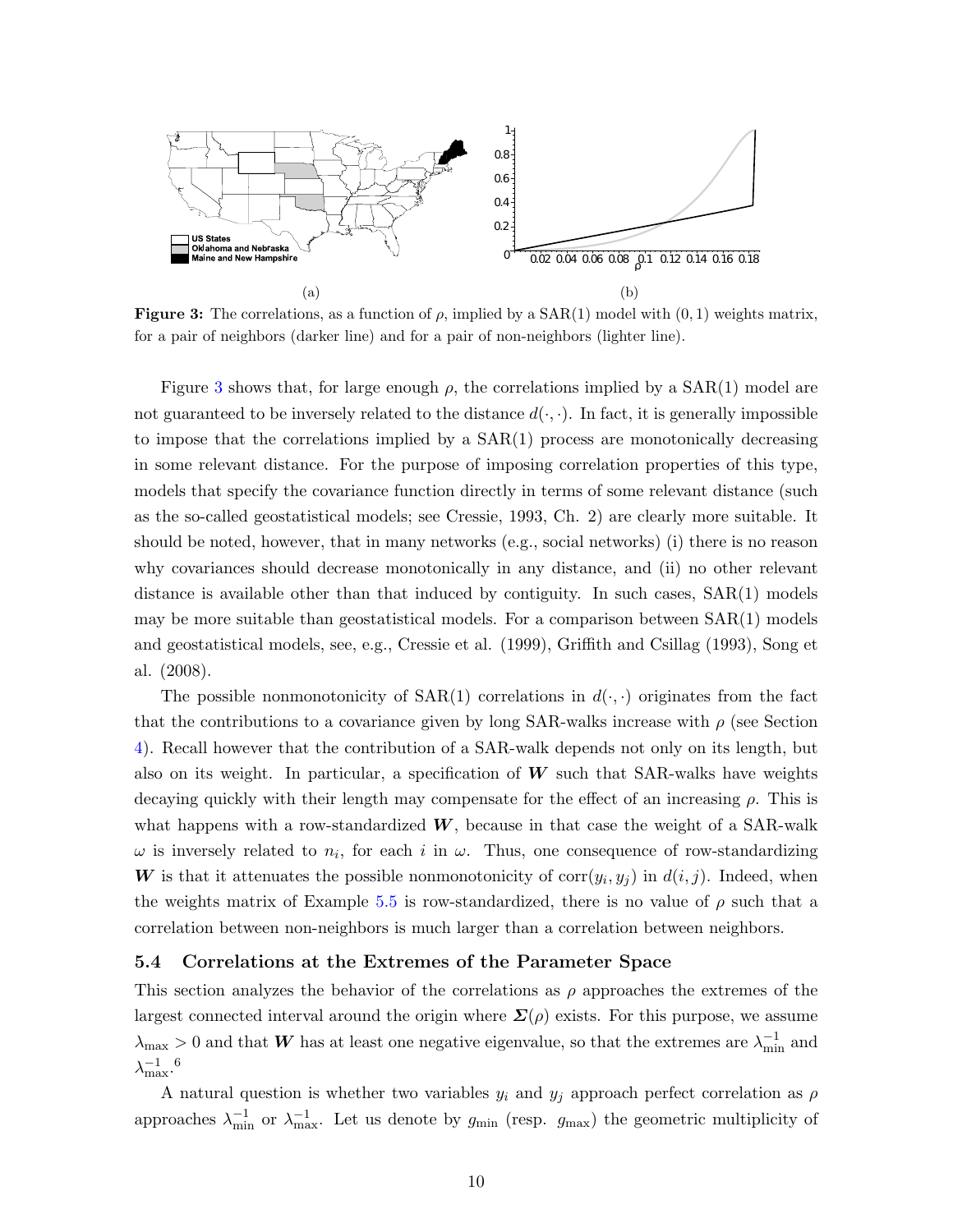$\lambda_{\min}$  (resp.  $\lambda_{\max}$ ), and by  $q_{\min}$  (resp.  $q_{\max}$ ) an arbitrary eigenvector of W associated to  $\lambda_{\min}$ (resp.  $\lambda_{\text{max}}$ ). In most applications  $g_{\text{min}}$  and  $g_{\text{max}}$  are 1.<sup>7</sup>

<span id="page-13-1"></span>**Theorem 5.6** In a SAR(1) model, for any W and for any  $i, j = 1, ..., n$ ,

- (a) if  $g_{\min} = 1$  and  $(\mathbf{q}_{\min})_i (\mathbf{q}_{\min})_j > 0$ , then  $\lim_{\rho \to \lambda_{\min}^{-1}} \text{corr}(y_i, y_j) \to 1$ ;
- (b) if  $g_{\min} = 1$  and  $(\mathbf{q}_{\min})_i(\mathbf{q}_{\min})_j < 0$ , then  $\lim_{\rho \to \lambda_{\min}^{-1}} \text{corr}(y_i, y_j) \to -1$ ;
- (c) if  $g_{\text{max}} = 1$  and  $(\mathbf{q}_{\text{max}})_i(\mathbf{q}_{\text{max}})_j \neq 0$ , then  $\lim_{\rho \to \lambda_{\text{max}}^{-1}} \text{corr}(y_i, y_j) \to 1$ .

In the cases not contemplated by Theorem [5.6](#page-13-1) the limiting behavior of the correlations at  $\lambda_{\min}^{-1}$  and  $\lambda_{\max}^{-1}$  depends on W. More specifically, if  $(q_{\min})_i (q_{\min})_j = 0$  or  $g_{\min} >$ 1, then corr $(y_i, y_j)$  can approach any value in  $[-1, 1]$  as  $\rho \to \lambda_{\min}^{-1}$ , depending on W; if  $(q_{\text{max}})_{i}(q_{\text{max}})_{j} = 0$  or  $g_{\text{max}} > 1$ , then corr $(y_i, y_j)$  can approach any value in [0, 1] as  $\rho \to \lambda_{\text{max}}^{-1}$ , depending on  $W$  (cf. Martellosio, 2011, Lemma 3.3).

In the rest of this section we focus on the right extreme  $\lambda_{\max}^{-1}$ , because positive autocorrelation is much more common in applications than negative autocorrelation, and because a SAR(1) model with  $\rho$  close to  $\lambda_{\text{max}}^{-1}$  has an intrinsic interest due to the analogy with the near unit root case in an  $AR(1)$  model; see, e.g., Lee and Yu (2011). The following result gives a sufficient condition for all pairs of variables to approach perfect correlation as  $\rho \to \lambda_{\max}^{-1}$ . It should be noted that the condition is given in terms of walks, not SAR-walks.

<span id="page-13-2"></span>Corollary 5.7 If there is a walk from each unit to every other unit, then all correlations implied by a  $SAR(1)$  model tend to 1 as  $\rho \rightarrow \lambda_{\max}^{-1}$ .

It easy to see that the condition in Corollary [5.7](#page-13-2) is satisfied if and only if there is no ordering of the units such that  $W$  is block-triangular. If such an ordering exists, which is often the case in applications to directed networks, then there may be correlations that do not approach 1 as  $\rho \to \lambda_{\text{max}}^{-1}$ .

**Example 5.8** Figure [4](#page-13-0) displays  $corr(y_2, y_4)$  implied by a  $SAR(1)$  model with the block-triangular weights matrix of Example [3.2,](#page-5-3) for  $0 \le \rho < \lambda_{\max}^{-1} = 1$ . Observe that  $\text{corr}(y_2, y_4)$ does not approach 1 as  $\rho \rightarrow 1$ .



<span id="page-13-0"></span>**Figure 4:**  $corr(y_2, y_4)$  implied by a  $SAR(1)$  model with weights matrix [\(3\)](#page-5-1).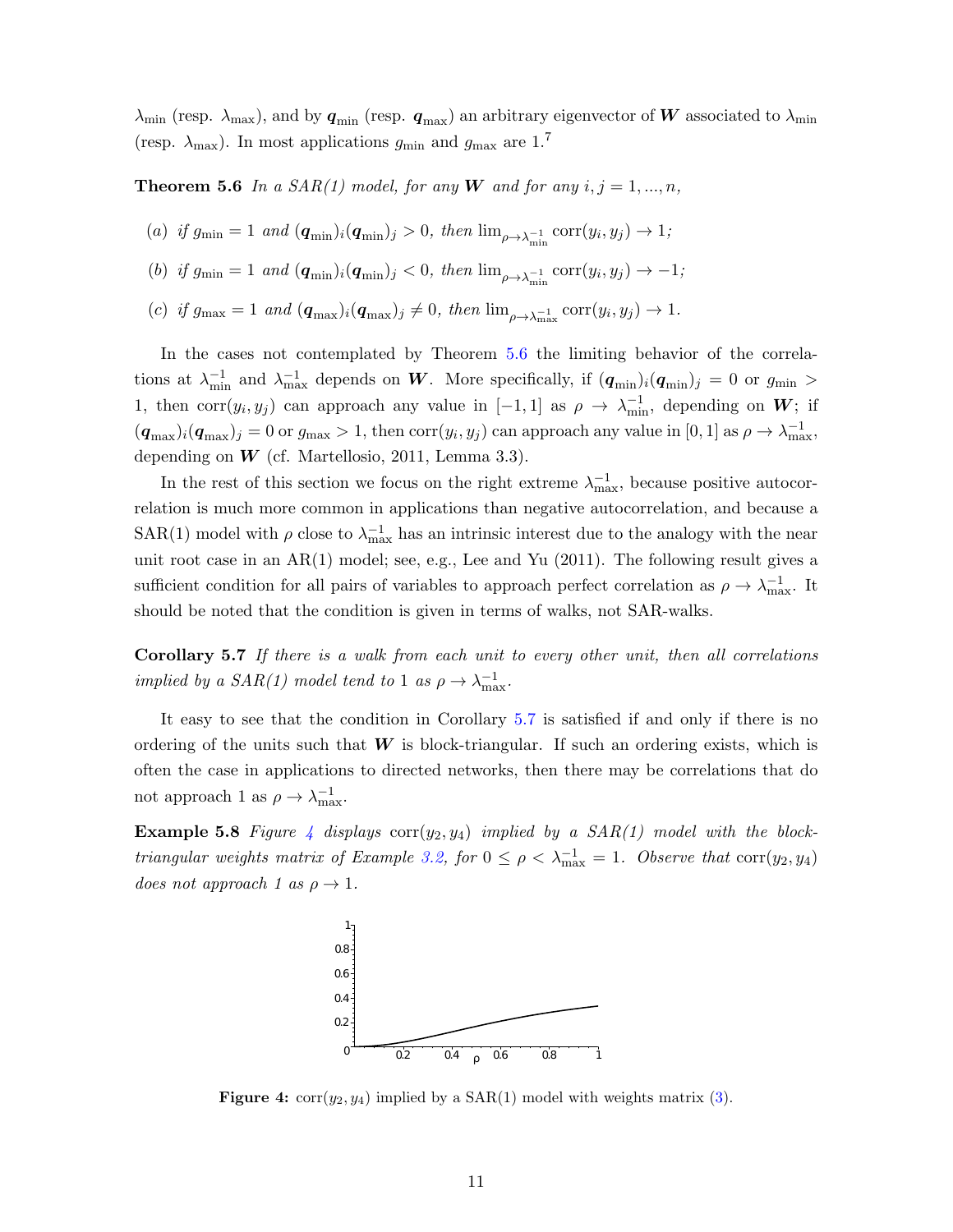In the case of an undirected graph a block-triangular  $W$  must be block-diagonal. Thus, by Corollary [5.7,](#page-13-2) all correlations implied by a SAR(1) model on an undirected graph tend to 1 as  $\rho \to \lambda_{\max}^{-1}$  if there is no ordering of the units such that  $\bm{W}$  is block-diagonal. Block-diagonal weights matrices are important in some econometric applications; see, e.g., Case (1992).<sup>8</sup>

<span id="page-14-1"></span>**Corollary 5.9** Let  $W$  be a block-diagonal weights matrix such that there is a walk from each unit to every other unit in the same block. If  $W$  is row-standardized, then all  $SAR(1)$ correlations relative to units within the same block tend to 1 as  $\rho \rightarrow 1$ .

We now point out an interesting connection between Theorem  $5.6(c)$  $5.6(c)$  (and its two corollaries) and a particular concept of centrality in a network. Such a connection rests on the fact that  $(q_{\text{max}})$  is a relative measure of the involvement of i in the the walk structure of the graph underlying  $W$ , known as the *eigenvector centrality* of vertex  $i$ ; see, e.g., Bonacich (1972). If  $(q_{\text{max}})$  and  $(q_{\text{max}})$  are nonzero but very close to zero (compared to all other entries of  $q_{\text{max}}$ ), then  $\text{corr}(y_i, y_j)$  approaches 1 slowly and therefore Theorem [5.6\(](#page-13-1)c) may be uninformative about the behavior of  $\text{corr}(y_i, y_j)$  in a neighborhood of  $\lambda_{\text{max}}^{-1}$ . Since a small  $(q_{\text{max}})$  indicates low centrality, this means that  $\text{corr}(y_i, y_j)$  approaches 1 slowly as  $\rho \to \lambda_{\text{max}}^{-1}$ if  $i$  and  $j$  have low centrality. For example, the correlation between Maine and New Hamp-shire in Figure [2\(](#page-11-0)b) does approach 1 as  $\rho \to \lambda_{\max}^{-1}$ , but remains less than 0.4 unless  $\rho$  is very close to  $\lambda_{\max}^{-1}$ . Note that such nonsmoothness of corr $(y_i, y_j)$  for  $\rho$  close to  $\lambda_{\max}^{-1}$  does not occur when W is row-standardized, because in that case  $q_{\text{max}}$  is a vector of identical entries, and hence all units have the same centrality.

# <span id="page-14-0"></span>6 Conclusion

Especially when defined on an irregular lattice, a  $SAR(1)$  process generates a complicated correlation structure that can be interpreted as the equilibrium of an influence process between all spatial units. We have shown that the correlations implied by a SAR(1) model can be understood in terms of a particular type of walks between the observational units, which we have named SAR-walks. Each SAR-walk between two units gives a contribution to the covariance between the random variables observed at those units, with the parameter  $\rho$ controlling the relative importance of the contributions coming from SAR-walks of different lengths.

A natural extension of our analysis is to study how the correlation properties of a SAR(1) process are affected by the presence of group theoretic symmetries and combinatorial regularities in the underlying graph. We will report our work on this theme elsewhere.

Finally, it is worth mentioning that all the results given in this paper can be readily extended to first-order conditional autoregressive (CAR(1)) processes (e.g., Besag, 1974; Cressie, 1993).  $CAR(1)$  processes share some similarities with  $SAR(1)$  processes, and are very popular in many fields, for instance disease mapping and image analysis, but not in economics. In fact, the analysis of CAR(1) processes is simpler, because in order to study their correlation structure the weights matrix can be taken to be symmetric without loss of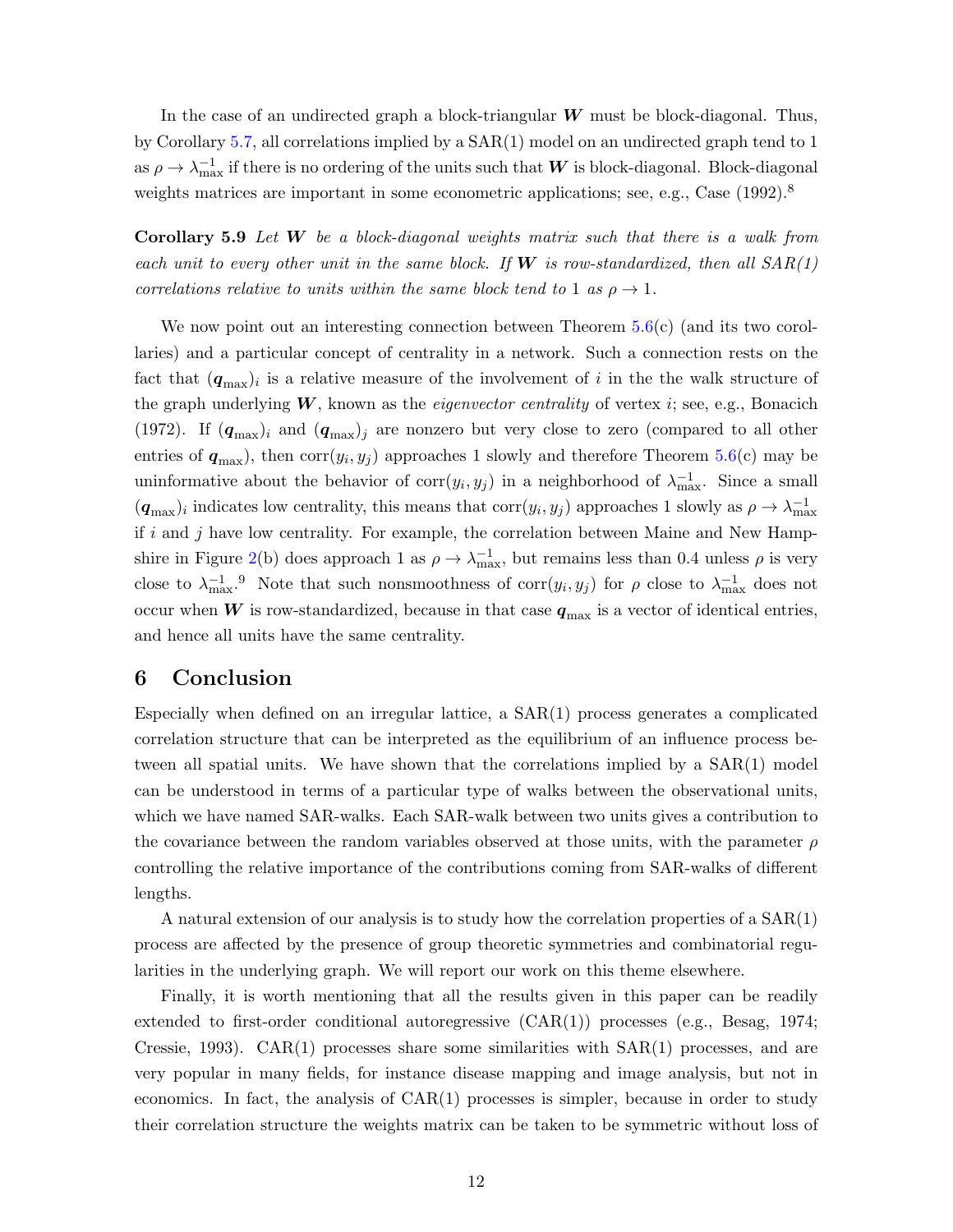generality, and hence walks and their weights can be defined without regards to the direction of their steps.

## Notes

<sup>1</sup>There are several such extensions, e.g., the spatial lag, spatial error, or spatial Durbin models (see, for instance, Anselin, 1988). All these models have variance matrix [\(2\)](#page-4-4). For an interpretation of the marginal effects in a spatial Durbin model that has some similarities with the interpretation of the correlation structure developed in this paper, see LeSage and Pace (2009), Section 2.7.

<sup>2</sup>We can take  $V = I_n$  because the correlation matrix of y is invariant to transformations  $y \to Ty$ , for any diagonal matrix  $T$  with positive diagonal entries (if  $V \neq I_n$ , just take  $T = V^{-1/2}$ ). The results in this paper continue to hold when  $V \neq I_n$ , with W replaced with  $V^{-1/2}WV^{1/2}$ .

<sup>3</sup>The case  $\rho_{\rm min} = -\infty$  is relevant when W is nilpotent, or when each eigenvalue of W is either nonnegative or complex. On the other hand,  $\lambda_{\text{max}} = 0$  occurs if and only if W is nilpotent. Thus, when W is non-nilpotent,  $\lambda_{\text{max}}$  can be taken to be equal to 1 without loss of generality, by a reparametrization of the model.

<sup>4</sup>It is worth noting that there always exists a left neighborhood of  $\rho = 0$  where corr $(y_i, y_j) > 0$  if  $d(i, j)$  is even, corr $(y_i, y_j) < 0$  if  $d(i, j)$  is odd. This is because the lowest power of  $\rho$  in [\(6\)](#page-7-1) is  $d(i, j)$ , by the definition of  $d(\cdot, \cdot)$ .

<sup>5</sup>There are of course some correlation properties that can be inferred from W alone (e.g., for any  $\rho \in$  $(0, \rho_{\text{max}})$ , all correlations are nonnegative, and they are positive if the graph underlying W is strongly connected), but these are all rather weak properties.

<sup>6</sup>When  $\lambda_{\text{max}} = 0$ , the right extreme of the parameter space is  $\infty$  (see Section [2\)](#page-3-0). Similarly, when **W** does not have any negative eigenvalues, the left extreme is −∞. We do not consider these two cases because the behavior of the correlations as  $\rho \to \pm \infty$  is not very interesting from a practical point of view.

<sup>7</sup>More precisely,  $g_{\text{min}} > 1$  or  $g_{\text{max}} > 1$  generally require W to satisfy some symmetries (e.g., Biggs, 1993, Ch. 15), and  $g_{\text{max}} > 1$  also requires reducibility of W. One example of a weights matrix that satisfies several symmetries and is sometimes used in social network analysis is a block diagonal matrix whose main diagonal blocks have off-diagonal entries equal to 1. For such a matrix,  $g_{\text{min}} = n - r$  and  $g_{\text{max}} = r$ , where r is the number of main diagonal blocks.

<sup>8</sup>It is worth pointing out that in some cases it may be appropriate to use different autoregressive parameters for different blocks.

<sup>9</sup>When  $q_{\text{max}}$  is normalized to have length 1, the entry of  $q_{\text{max}}$  corresponding to Maine is  $1.39 \cdot 10^{-7}$  and that corresponding to New Hampshire is  $4.08 \cdot 10^{-6}$ .

# Appendix A Proofs

We first give an auxiliary lemma, and then prove all results stated in the main text.

**Lemma A.1** Let  $\lambda$  be an eigenvalue of an  $n \times n$  matrix M, with geometric multiplicity  $g_{\lambda}$ . Then, rank $((\boldsymbol{I}_n - \lambda^{-1}\boldsymbol{M}')(\boldsymbol{I}_n - \lambda^{-1}\boldsymbol{M})) = n - g_{\lambda}$ .

**Proof.** For any matrix **B**, rank( $B(B)$  = rank( $B$ ) and rank( $B$ ) + dim( $\mathcal{N}(B)$ ) = n, where  $\mathcal{N}(B)$  denotes the nullspace of B. The result follows, because  $g_{\lambda} := \dim(\mathcal{N}(M - \lambda I_n)).$ 

**Proof of Lemma [4.1.](#page-6-2)** The lemma is trivial for  $r = 0$  or for  $r = 1$ , so let us assume  $r > 1$ . On expanding the products of the k matrices W and  $r - k$  matrices W' that appears in expression [\(4\)](#page-6-5), the *ij*-th entry of  $\mathbf{Z}_r$  can be expressed as

<span id="page-15-0"></span>
$$
(\mathbf{Z}_r)_{ij} = \sum_{k=0}^r \sum_{l_1,\dots,l_{r-1}=1}^n a(k,i,l_1,\dots,l_{r-1},j),
$$
\n(15)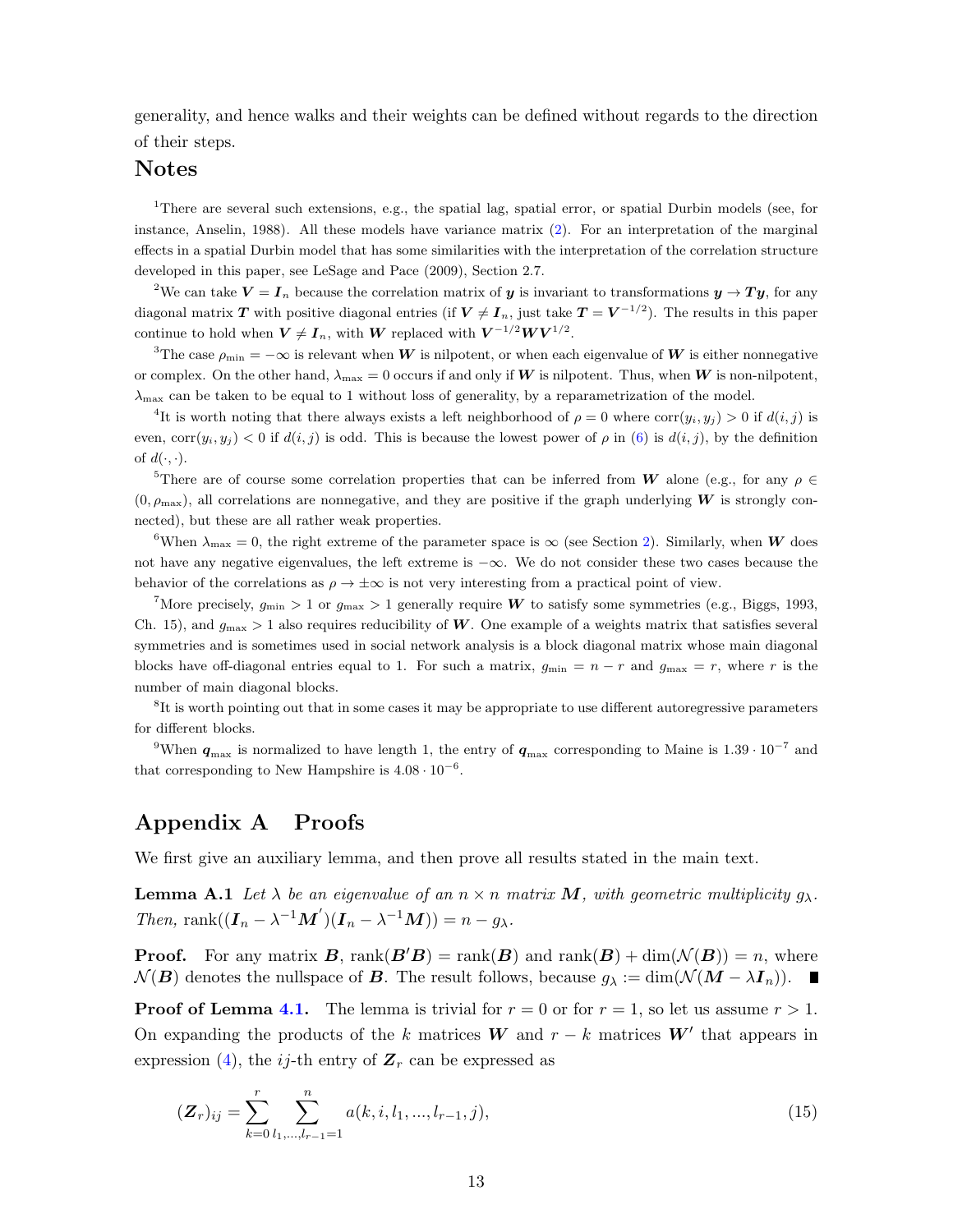where, taking for notational convenience  $k \in (2, r - 2)$ ,

<span id="page-16-0"></span>
$$
a(k, i, l_1, ..., l_{r-1}, j) = (\mathbf{W})_{il_1}(\mathbf{W})_{l_1l_2} ... (\mathbf{W})_{l_{k-1}l_k}(\mathbf{W}')_{l_kl_{k+1}} ... (\mathbf{W}')_{l_{r-2}l_{r-1}}(\mathbf{W}')_{l_{r-1}j}
$$
  
= (\mathbf{W})\_{il\_1}(\mathbf{W})\_{l\_1l\_2} ... (\mathbf{W})\_{l\_{k-1}l\_k}(\mathbf{W})\_{l\_{k+1}l\_k} ... (\mathbf{W})\_{l\_{r-1}l\_{r-2}}(\mathbf{W})\_{jl\_{r-1}}. (16)

The modification of [\(16\)](#page-16-0) required for  $0 \leq k \leq 2$  or  $r-2 \leq k \leq r$  is obvious. Observe now that, for any  $k = 0, ..., r$ ,  $a(k, i, l_1, ..., l_{r-1}, j)$  is equal to the weight of the SAR-walk  $(i \to l_1 \to \dots \to l_k \leftarrow \dots \leftarrow l_{r-1} \leftarrow j)$  if such a SAR-walk exists, to 0 otherwise. Thus, by  $(15)$ ,  $(\mathbf{Z}_r)_{ij}$  is equal to the sum of the weights of all SAR-walks of length r from i to j. П **Proof of Lemma [4.2.](#page-6-1)** Follows from the combination of Definition [3.3](#page-5-4) and Lemma [4.1.](#page-6-2) **Proof of Theorem [4.3.](#page-6-4)** Let  $\mathcal{K}_{ij}^{(r)}$  denote the set of all SAR-walks of length r from i to j, so that, according to Lemma [4.1,](#page-6-2)  $(Z_r)_{ij} = \sum_{\omega \in \mathcal{K}_{ij}^{(r)}} \text{wei}(\omega)$ . Using expression [\(5\)](#page-6-3), we obtain that, when  $|\rho| \lambda_{\max} < 1$ ,  $cov(y_i, y_j) = \sum_{r=d(i,j)}^{\infty} \sum_{\omega \in \mathcal{K}_{ij}^{(r)}} w \text{ei}(\omega) \rho^r = \sum_{\omega \in \mathcal{K}_{ij}} w \text{ei}(\omega) \rho^{\text{len}(\omega)}$ . **Proof of Theorem [5.1.](#page-8-1)** Let  $\sum_{ij}^{*}(\rho)$  denote  $\text{corr}(y_i, y_j)$  in a SAR(1) model,  $D^r f(x)$  denote the r-th derivative of a function  $f : \mathbb{R} \to \mathbb{R}$ , and  $D^r f(0)$  denote  $D^r f(x)$  evaluated at  $x = 0$ . In any neighborhood of  $\rho = 0$  such that  $|\rho| \lambda_{\max} < 1$ ,  $\sum_{ij}^* (\rho)$  is an infinitely differentiable function of  $\rho$ , and hence it admits the MacLaurin expansion  $\sum_{r=0}^{\infty} (r!)^{-1} D^r \mathcal{L}_{ij}^*(0) \rho^r$ . The bulk of the proof consists of expressing the coefficients  $(r!)^{-1}D^r\mathcal{L}_{ij}^*(0)$  in terms of entries of the matrices  $\mathbf{Z}_0, ..., \mathbf{Z}_r$ . Write  $\mathbf{\Sigma}_{ij}^*(\rho) = \mathbf{\Sigma}_{ij}(\rho)\eta(v(\rho))$ , with  $\eta(z) := z^{-1/2}$  and  $v(\rho) := \mathbf{\Sigma}_{ii}(\rho)\mathbf{\Sigma}_{jj}(\rho)$ . By Leibniz's formula,

<span id="page-16-3"></span><span id="page-16-1"></span>
$$
\frac{1}{r!}D^r \Sigma_{ij}^*(0) = \sum_{s=0}^r \frac{1}{s!(r-s)!} D^{r-s} \Sigma_{ij}(0) D^s \eta(v(0)),\tag{17}
$$

where, applying Faá di Bruno's formula (e.g., Abramowitz and Stegun, 1979),

$$
D^{s}\eta(v(0)) = \sum_{(k_2,\ldots,k_s)\in\Phi} \frac{s!}{k_1!\ldots k_s!} (D^{k}\eta)(v(0)) \prod_{t=1}^{s} \left(\frac{D^{t}v(0)}{t!}\right)^{k_t},\tag{18}
$$

with  $k := \sum_{t=1}^{s} k_t$ . Since  $v(0) = 1$  and  $D^k \eta(z) = \prod_{l=0}^{k-1} (1/2 - l) z^{-1/2-k}$ , it follows that  $(D^k \eta)(v(0)) = \prod_{l=0}^{k-1} (1/2 - l)$ . In addition, from expression [\(5\)](#page-6-3), we have that, for  $|\rho| \lambda_{\max}$ 1,  $v(\rho) = \sum_{r,s=0}^{\infty} \rho^{r+s} (Z_r)_{ii}(Z_s)_{jj} = \sum_{r=0}^{\infty} \rho^r \sum_{u=0}^r (Z_{r-u})_{ii}(Z_u)_{jj}$ , and hence  $D^t v(0)/t! =$  $\sum_{u=0}^{t} (Z_{t-u})_{ii} (Z_u)_{jj}$ . Thus, since  $D^{1}v(0) = 0$ , [\(18\)](#page-16-1) yields  $D^{s}\eta(v(0)) = 0$  if  $s = 1$ , and

<span id="page-16-2"></span>
$$
D^{s}\eta(v(0)) = \sum_{(k_2,\ldots,k_s)\in\Phi} \frac{s!\alpha_K}{k_2!\ldots k_s!} \prod_{t=2}^{s} \left( \sum_{u=0}^{t} (\mathbf{Z}_{t-u})_{ii} (\mathbf{Z}_u)_{jj} \right)^{k_t}
$$
(19)

if s > 1. Substituting expressions [\(19\)](#page-16-2) and  $D^{r-s}\Sigma_{ij}(0) = (r-s)!(\mathbf{Z}_{r-s})_{ij}$  into [\(17\)](#page-16-3) gives  $(r!)^{-1}D^r\Sigma^*_{ij}(0) = (\mathbf{Z}_r)_{ij} - b_r(i,j)$ , which is the desired result. Г

**Proof of Proposition [5.2.](#page-9-3)** Both parts (a) and (b) are obtained by substituting the relevant expressions for  $(\mathbf{Z}_1)_{ij}$  and  $(\mathbf{Z}_2)_{ij}$  into [\(11\)](#page-8-3). If W is a symmetric  $(0, 1)$  matrix, then, for any pair of neighbors  $(i, j)$ ,  $(\mathbf{Z}_1)_{ij} = 2$  and  $(\mathbf{Z}_2)_{ij} = 3(\mathbf{W}^2)_{ij} = 3\sum_{l=1}^n \mathbf{W}_{il}\mathbf{W}_{lj} = 3n_{ij}$ .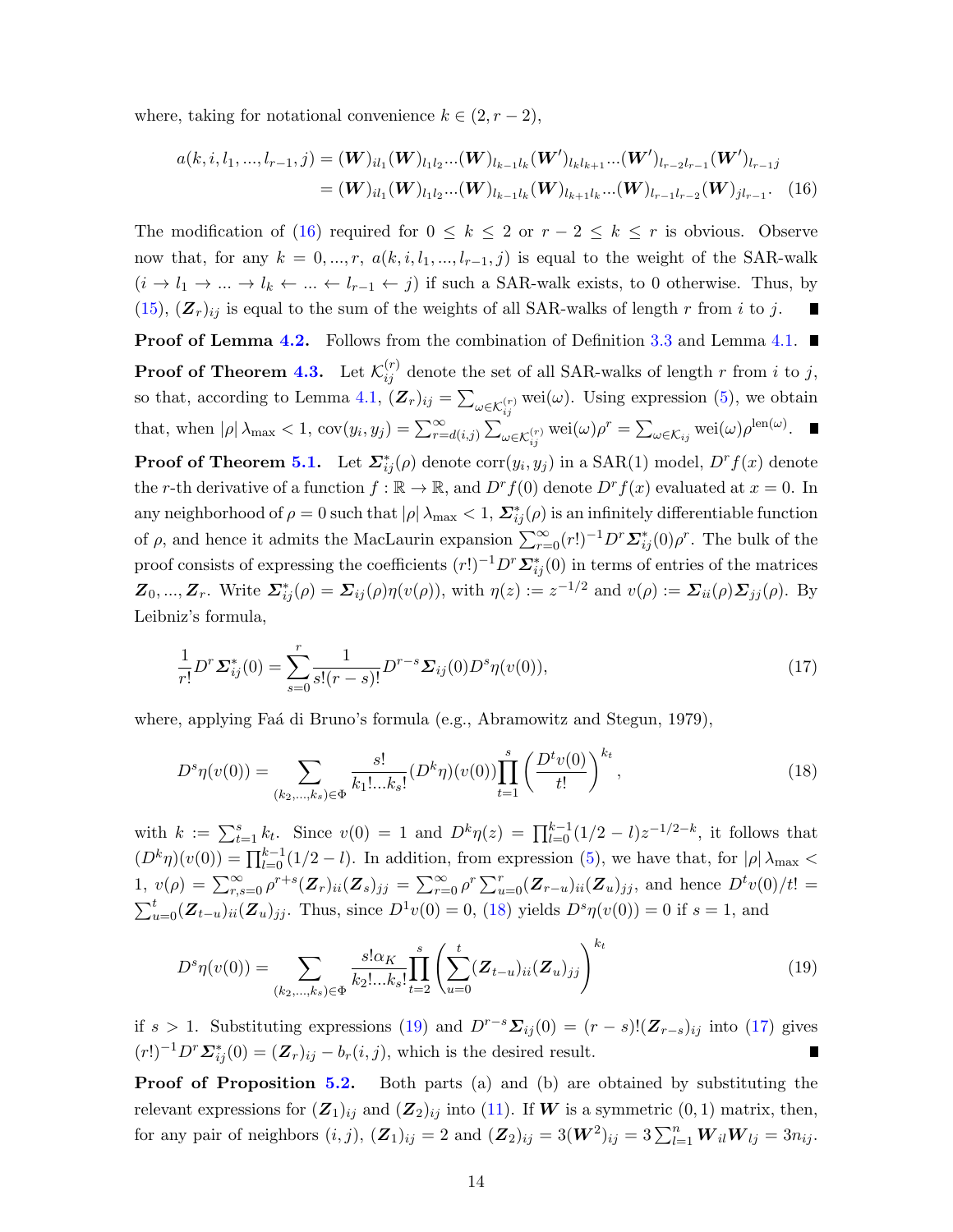Consider now a row-standardized weights matrix  $W = D^{-1}A$ , where A is a symmetric  $(0, 1)$  matrix, and **D** is the diagonal matrix with  $(D)_{ii} = \sum_{j=1}^{n} (A)_{ij}$ ,  $i = 1, ..., n$ . For any pair of neighbors  $(i, j)$ ,  $(Z_1)_{ij} = n_i^{-1}(A)_{ij} + n_j^{-1}(A)_{ji} = n_i^{-1} + n_j^{-1}$  and  $(Z_2)_{ij} =$  $(\bm{W}^2)_{ji} + (\bm{W}\bm{W}')_{ij} + (\bm{W}^2)_{ij}$ , where  $(\bm{W}\bm{W}')_{ij} = (\bm{D}^{-1}\bm{A}\bm{A}\bm{D}^{-1})_{ij} = (n_i n_j)^{-1} \sum_{l=1}^n \bm{A}_{il} \bm{A}_{lj} =$  $(n_i n_j)^{-1} n_{ij}, \, (\boldsymbol{W}^2)_{ji} = n_j^{-1} s_{ij}, \, \text{and } (\boldsymbol{W}^2)_{ij} = (\boldsymbol{D}^{-1} \boldsymbol{A} \boldsymbol{D}^{-1} \boldsymbol{A})_{ij} = n_i^{-1} \sum_{l=1}^n n_l^{-1}$  $_l^{-1}(\boldsymbol{A})_{il}(\boldsymbol{A})_{lj} =$  $n_i^{-1} s_{ij}$ .

**Proof of Proposition [5.4.](#page-11-1)** By Lemma [4.2](#page-6-1) and Assumption [2.1,](#page-4-2)  $(\mathbf{Z}_{d(i,j)})_{ij} > 0$ . Hence, Theorem [5.1](#page-8-1) implies that the larger  $d(i, j)$  is, the faster corr $(y_i, y_j)$  goes to zero as  $\rho \to 0$ .

**Proof of Theorem [5.6.](#page-13-1)** For any  $\rho \in (\lambda_{\min}^{-1}, \lambda_{\max}^{-1})$ , let  $\gamma_1(\rho) < \gamma_2(\rho) < ... < \gamma_s(\rho)$  denote the distinct eigenvalues of  $\mathbf{\Sigma}^{-1}(\rho)$ . Note that s does not depend on  $\rho$  except for a finite number of values of  $\rho$  (see Kato, 1995, p. 64). By Lemma A.1 in Martellosio (2011), the eigenspace of  $\mathbf{\Sigma}^{-1}(\lambda_{\max}^{-1})$  associated to  $\gamma_1(\lambda_{\max}^{-1})=0$  is equal to the eigenspace, say  $\mathbf{E}_{\lambda_{\max}}$ , of W associated to  $\lambda_{\text{max}}$ . Assume now that  $g_{\text{max}} = 1$ . Then the eigenspace of  $\mathbf{\Sigma}^{-1}(\lambda_{\text{max}}^{-1})$  associated to  $\gamma_1(\lambda_{\max}^{-1})$  is 1-dimensional. This, together with continuity of the functions  $\gamma_l(\rho)$ , implies that Assumption 2 in Martellosio (2011) is satisfied. Thus, by Lemma 3.3 in Martellosio (2011),  $\gamma_1(\rho) \Sigma(\rho) \to E_{\lambda_{\text{max}}}$  as  $\rho \to \lambda_{\text{max}}^{-1}$ . Since  $E_{\lambda_{\text{max}}} = (q_{\text{max}} q'_{\text{max}})/(q'_{\text{max}} q_{\text{max}})$ , it follows that  $\gamma_1(\rho)$  cov $(y_i, y_j) \to (\boldsymbol{q}_{\text{max}})_i(\boldsymbol{q}_{\text{max}}')_j/(\boldsymbol{q}_{\text{max}}'\boldsymbol{q}_{\text{max}}')$ . Hence, provided that  $(\boldsymbol{q}_{\text{max}})_i(\boldsymbol{q}_{\text{max}})_j \neq 0$ , and using  $\text{corr}(y_i, y_j) = \text{cov}(y_i, y_j) / (\text{var}(y_i) \text{var}(y_j))^{1/2}$ , one obtains

$$
\lim_{\rho \to \lambda_{\text{max}}^{-1}} \text{corr}(y_i, y_j) \to (\boldsymbol{q}_{\text{max}})_i (\boldsymbol{q}_{\text{max}})_j / |(\boldsymbol{q}_{\text{max}})_i (\boldsymbol{q}_{\text{max}})_j| = \text{sgn}((\boldsymbol{q}_{\text{max}})_i (\boldsymbol{q}_{\text{max}})_j). \tag{20}
$$

Part (c) of the theorem follows, because, by Assumption [2.1](#page-4-2) and Theorem 8.3.1 of Horn and Johnson (1985),  $g_{\text{max}} = 1$  implies that  $q_{\text{max}}$  is entrywise nonnegative or nonpositive. By a straightforward extension of the arguments above equation [\(20\)](#page-17-0), one can easily see that, if  $g_{\min} = 1$  and  $(\boldsymbol{q}_{\min})_i(\boldsymbol{q}_{\min})_j \neq 0$ ,

$$
\lim_{\rho \to \lambda_{\min}^{-1}} \operatorname{corr}(y_i, y_j) \to \operatorname{sgn}((q_{\min})_i (q_{\min})_j),
$$

which proves parts (a) and (b) of the theorem.

**Proof of Corollary [5.7.](#page-13-2)** If there is a walk from each unit to every other unit, then W is an irreducible matrix. Since  $W$  is nonnegative, the Perron-Frobenius Theorem implies that  $g_{\text{max}} = 1$  and  $q_{\text{max}}$  is entrywise positive (see, Horn and Johnson, 1985). The desired result follows from Theorem  $5.6(c)$  $5.6(c)$ .

**Proof of Corollary [5.9.](#page-14-1)** A SAR $(1)$  model with block-diagonal weights matrix can be decomposed into the product of a number of submodels equal to the number of diagonal blocks. Since there is a walk from each unit to every other unit in the same block,  $W$  does not have any zero rows, and can therefore be row-standardized, which implies  $\lambda_{\text{max}} = 1$ . By Corollary [5.7,](#page-13-2) all correlations implied by each submodel tend to 1 as  $\rho \rightarrow 1$ .

#### References

Abramowitz, A. & S. Stegun (1979) Handbook of Mathematical Functions. Nauka.

<span id="page-17-0"></span>П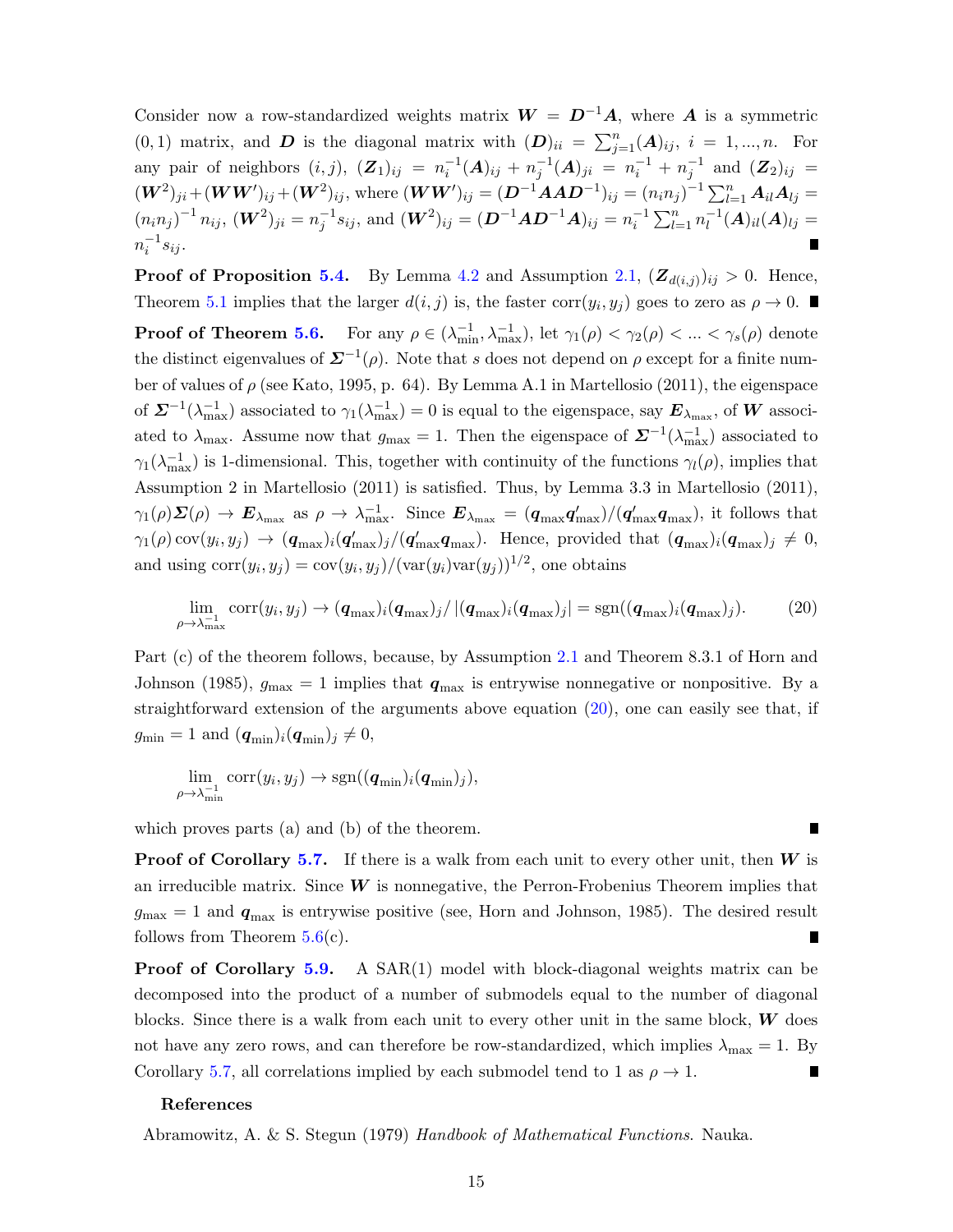Anselin, L. (1988) Spatial Econometrics: Methods and Models. Kluwer.

- Bartlett, M. (1975) The Statistical Analysis of Spatial Pattern. Chapman-Hall.
- Bavaud, F. (1998) Models for Spatial Weights: A Systematic Look. Geographical Analysis 50, 155–71.
- Besag, J.E. (1972) On the correlation structure of some two-dimensional stationary processes. Biometrika 59, 43-48.
- Besag, J.E. (1974) Spatial interaction and the statistical analysis of lattice data. Journal of the Royal Statistical Society B 36, 192-236.
- Biggs, N.L. (1993) Algebraic Graph Theory, second edition. Cambridge University Press.
- Bonacich, P. (1972) Factoring and weighting approaches to status scores and clique identification. Journal of Mathematical Sociology 2, 113–120.
- Case, A. (1992) Neighborhood influence and technological change. Regional Science and Urban Economics 22, 491-508.
- Cliff, A.D. & J.K. Ord (1981) Spatial Processes: Models and Applications. Pion.
- Cressie, N. (1993) Statistics for Spatial Data. Wiley, New York.
- Cressie, N., M.S. Kaiser, M.J. Daniels, J. Aldworth, J. Lee, S.N. Lahiri, & L.H. Cox (1999) Spatial analysis of particulate matter in an urban environment. In J. Gomez-Hernandez, A. Soares, and R. Froidevaux (eds), geoENV II - Geostatistics for Environmental Applications, pp. 41-52. Kluwer.
- Godsil, C. (1993) Algebraic Combinatorics. Chapman and Hall.
- Griffith, D.A. & F. Csillag (1993) Exploring relationships between semivariogram and spatial autoregressive models. Papers in Regional Science 72, 283–295.
- Griffith, D.A. & F. Lagona (1998) On the quality of likelihood based estimators in spatial autoregressive models when the data dependence structure is misspecified. Journal of Statistical Planning and Inference 69, 153–174.
- Harary, F.H. (1969) Graph Theory. Addison-Wesley.
- Horn, R. & C.R. Johnson (1985) Matrix Analysis. Cambridge University Press.
- Kato, T. (1995) Perturbation Theory for Linear Operators. Springer.
- Kelejian, H.H. & I.R. Prucha (2010) Specification and estimation of spatial autoregressive models with autoregressive and heteroskedastic disturbances. Journal of Econometrics 157, 53-67.
- Lee, L.F. & J. Yu (2011) Near unit root in the spatial autoregressive model. Manuscript, The Ohio State University.
- LeSage, J. & R.K. Pace (2009) Introduction to Spatial Econometrics. Taylor and Francis/CRC.
- Martellosio, F. (2011) Efficiency of the OLS estimator in the vicinity of a spatial unit root. Statistics & Probability Letters 81, 1285-1291.
- Song, H.R., M. Fuentes & S. Ghosh (2008) A comparative study of Gaussian geostatistical models and Gaussian Markov random field models. Journal of Multivariate Analysis 99, 1681-1697.